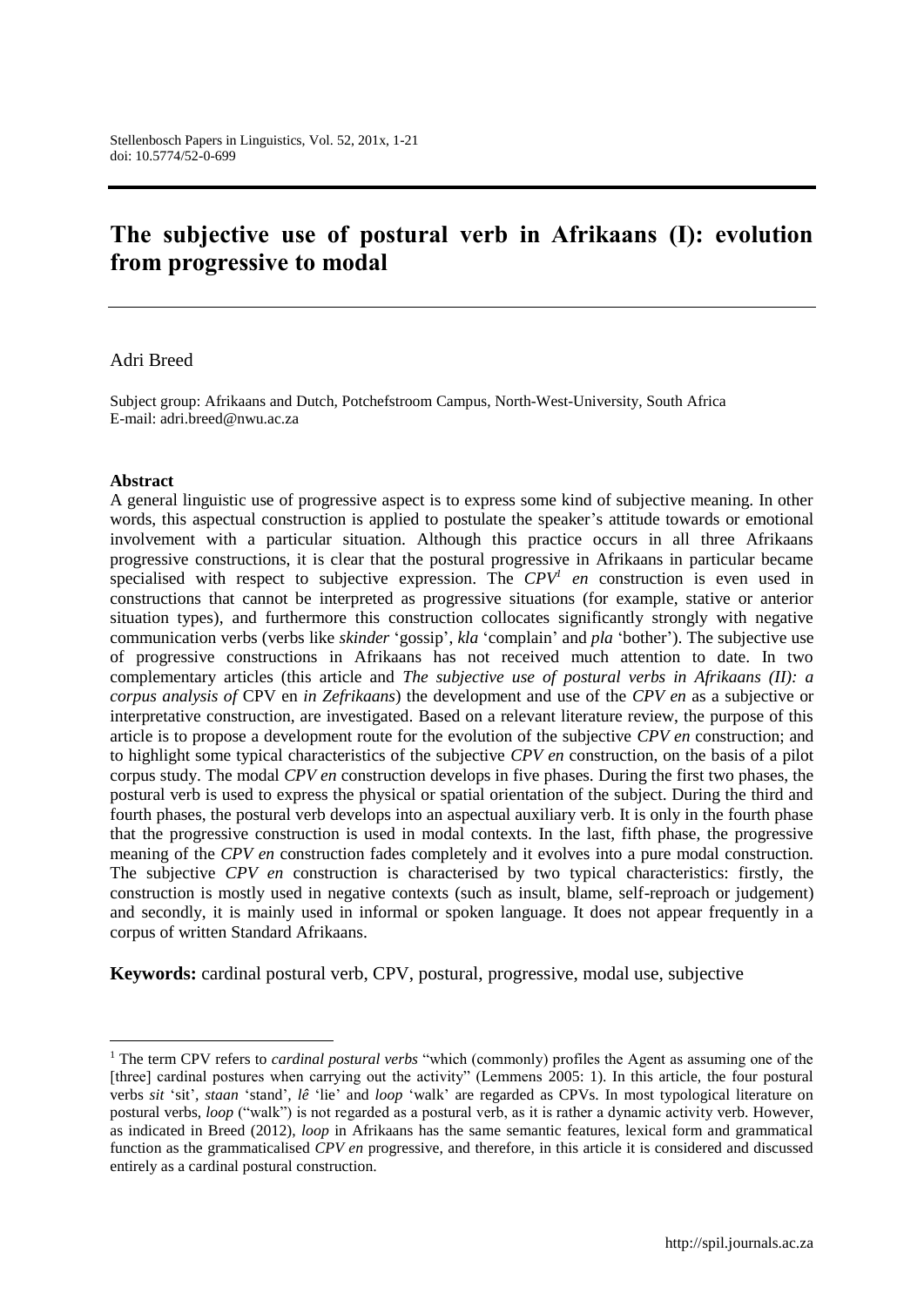### **1. Contextualisation**

The progressive is a type of imperfective aspectual category indicating that a particular situation is being continued or is in process. Progressive meaning typically applies to dynamic predicates and therefore progressive constructions typically combine with dynamic verbs – in other words, verbs which indicate that the expressed action or activity requires constant input or energy (cf. Comrie 1976: 24; Bybee, Perkins and Pagliuca 1994: 126; Breed 2012: 53–57). In Afrikaans, three periphrastic progressive constructions are found, namely the i) *wees besig om te* - ('be ...-ing' for example sentence 1); ii) *wees aan die /'t-* ('be busy ... ing' for example sentence 2); and iii)  $CPV$  *en* progressive<sup>2</sup> ('CPV and' for example sentence 3).

- (1) *Frans is* al [*besig om te*] $_{PROG.AUX}$  *braai* $_{V}$ <sup>3</sup> Frans be already busy to **INF.PRTCL** barbeque 'Frans is already barbequing.'
- (2) *Toe gaan hy [aan die]PROG.AUX beweV en hardloop weg.*  then go he on the shiver and run away 'Then he started shivering and ran away.'
- (3) *Hy [sit en]PROG.AUX blaaiV deur die stapel folio's voor hom.*  he sit and page through the heap pages before him 'He sits paging through the heap of pages in front of him.'

These three progressive constructions have recently received much attention in linguistic research (cf. Geleyn 2010; Breed 2012; Geleyn and Colleman 2014; Breed and Van Huyssteen 2014, 2015; Breed and Brisard 2015; Breed, Brisard and Verhoeven to appear). The development and use of the constructions are discussed in depth in the above-mentioned publications, and are compared with equivalent constructions in other Germanic languages, especially those in Dutch. It is clear that the Afrikaans constructions have the same origin as other Germanic progressives, and that it fits neatly within the division of Germanic progressive constructions (cf. Lemmens 2015: 7). However, the "alternative uses" of the Afrikaans progressives have not been studied in much detail to date.

Progressive constructions are in the first instance used to express aspectual meaning. Comrie (1976: 3) explains that grammatical aspect presents the different perspectives from which a situation is considered:

As the general definition of aspect, we may take the formulation that 'aspects are different ways of viewing the internal temporal constituency of a situation'.

As mentioned above, the progressive presents a situation as being ongoing or in process. Even a situation that is set in the past can be presented as a progressive (see sentence 4), since the termination of the situation is not included in the view of the progressive construction; unlike sentence (5), for example, where the assumption is that the washing of the laundry had been completed that morning.

<sup>2</sup> These constructions will be referred to as the *besig*, *aan die* and *CPV en* progressives.

<sup>3</sup> All Afrikaans examples are taken from the *Taalkommissiekorpus* (2011), unless stated otherwise (see footnote 6 for more information on this Afrikaans corpus.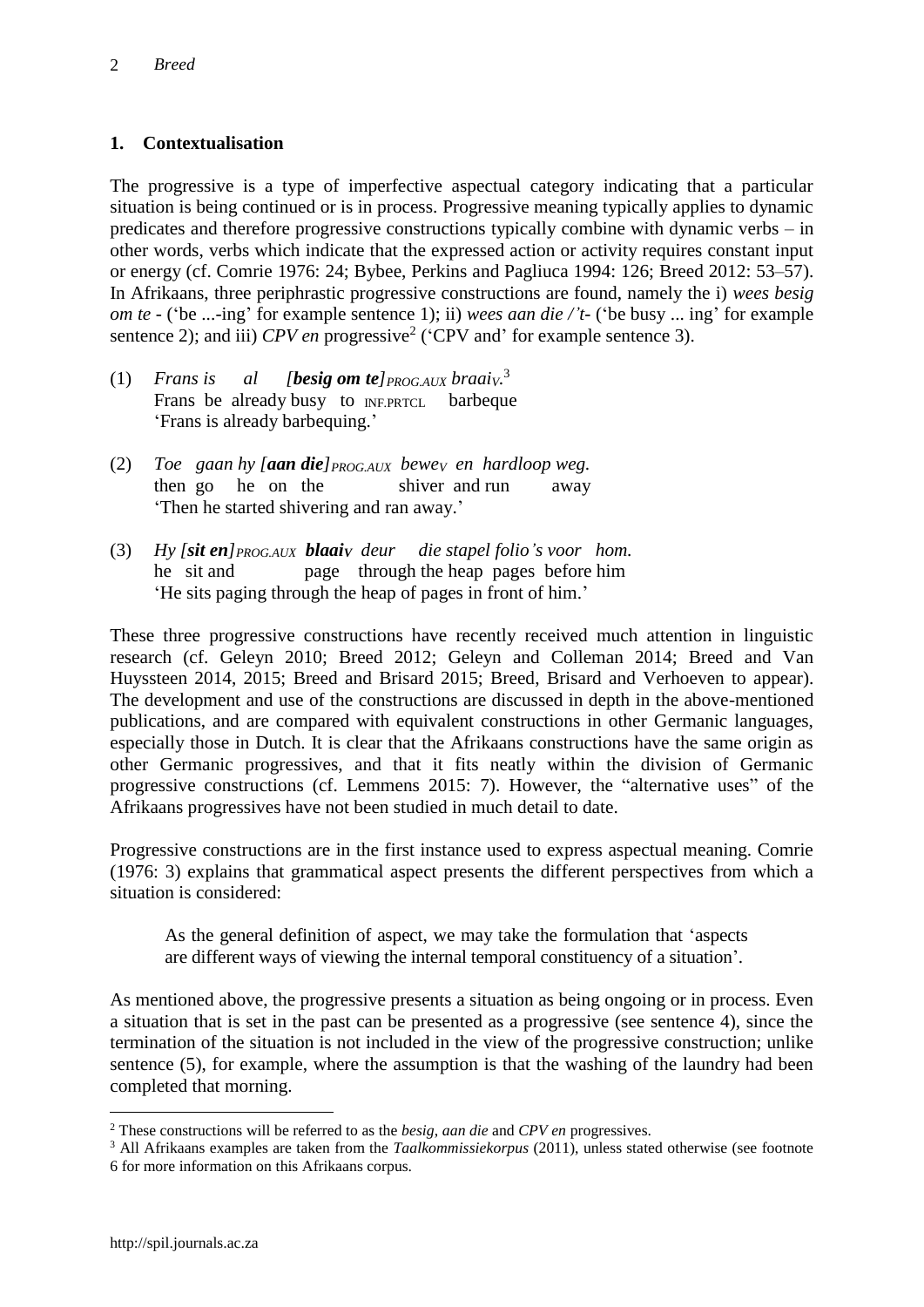Van Rooy (2006: 37–64) – based on Quirk, Greenbaum, Leech and Svartvik (1985: 209); Biber, Johansson, Leech, Conrad and Finnegan (1999: 475); Huddleston (2002: 165); Williams (2002: 28–29); Fitzmaurice (2004: 134); and Núñez-Pertejo (2004: 35–36) – highlights three other common uses of the progressive form, besides aspectual expression.

Firstly it is used to express concurrent events, or situations that take place simultaneously:

One important elaboration has to do with the expression of simultaneous situations, where a verb phrase in the progressive form serves as a kind of temporal frame within which some other event of shorter duration takes place, perhaps interrupting the event expressed by the verb in the progressive form. (Van Rooy 2006: 43)

In example sentence (6) the conjunction *terwyl* 'while' is used together with the *aan die*  progressive to indicate that two situations  $- i$ ) the horses being knee-haltered; and ii) Ingi Friedländer and StomTaljaner walking with the dogs to the farmhouse – are taking place at the same time.

(6) *Hulle't hul perde hier gekniehalter terwyl Ingi Friedländer en StomTaljaner en*  they have their horses here knee-haltered while Ingi Friedländer and StomTaljaner and *die honde nog aan't opstap was na die opstal.*  the dogs still on to walk up been to the farmhouse 'They were knee-haltering their horses here while Ingi Friedländer and StomTaljaner and the horses were still walking to the farmhouse.'

A second use of the progressive strongly relates to the first, namely to provide background information:

This use of the progressive aspect ties in with a more general trend across languages to use the perfective verb forms for the main action that moves the situation forward, while imperfective forms, such as the progressive, provide background information. (Van Rooy 2006: 43)

Sentence (7) is a good Afrikaans example of this use.

(7) *Volgens hulle bedoel hy dat die Galasiërs deur die nakoming van die wet*  according them mean he that the Galatians through the compliance of the law *hulleself plaas onder dieselfde vloek as wat Israel op daardie stadium besig was* themselves place under the same curse as what Israel on that stage busy been *om te ervaar.* 

to INF.PRTCL experience

'According to them, he means that the Galatians – through compliance with the law – placed themselves under the same curse that Israel was experiencing at that stage.'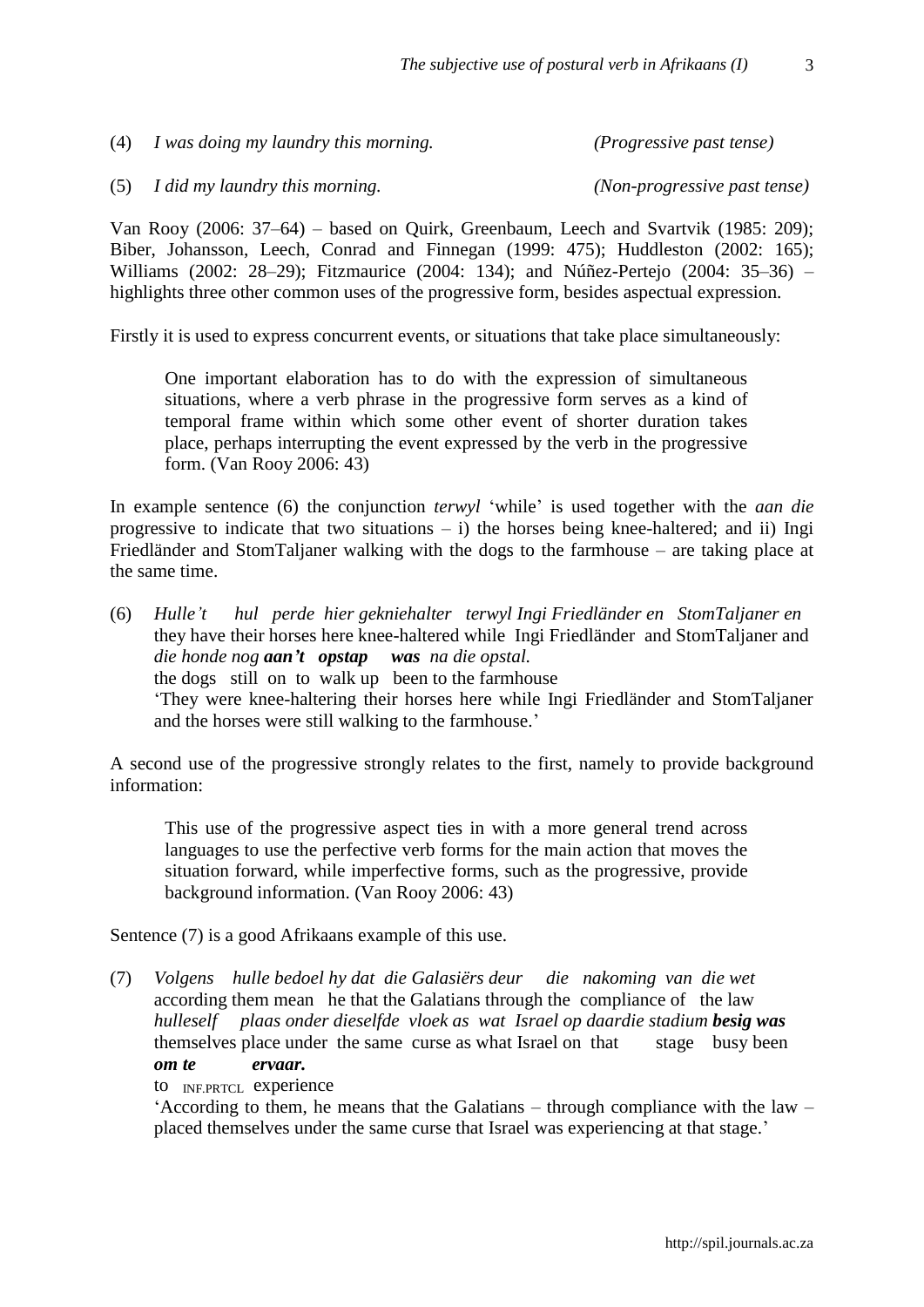Although this example sentence also portrays situations that take place simultaneously, the *besig* progressive is used here to place the focus on Israel's situation at a given moment.

The third common use of the progressive is to express a modal, *subjective meaning* (also see De Wit, Patard and Brisard 2013; De Wit and Brisard 2014). The speaker's attitude or mindset – usually negative – towards a particular situation is emphasised by presenting the situation as progressive. Ljung (1980) refers to this as an "interpretative" use.

Another elaboration of the meaning of the progressive is what Fitzmaurice (2004: 134) calls the use of the progressive to express speaker/writer stance or attitude, specifically the adoption of a non-neutral stance towards the proposition, usually a sense of disapproval or irritation (Quirk et al. 1985: 199), although it may simply be mild disbelief (Williams 2002: 28–9). In a similar vein, Quirk et al. (1972: 92–3) and Biber et al. (1999: 475) identify the extended senses of vividness of description, emotional colouring or emphasis for the progressive construction. (Van Rooy 2006: 43)

Examples of the subjective use of the progressive can be found in the corpus for all three of these Afrikaans progressive constructions (see example sentences 8 to 10).

- (8) *Hulle is altyd besig om moeilikheid te maak*. they be always busy to troubl  $_{INFPRTCL}$  make 'They are always making trouble.'
- (9) *Dit is Greller wat die drama vir sy gaste aan die aandik is*. this be Greller what the drama for his guests on the exaggerate be 'It is Greller who is exaggerating the drama for his guests.'
- (10) *Maar nee, nou loop en beskinder julle die arme man agter sy rug.* but no now walk and gossip you the poor man behind his back 'But no, now you're gossiping about the poor man behind his back.'

Although all three Afrikaans progressive constructions can be used to indicate the speaker's particular attitude towards a situation, it would seem that Afrikaans-speakers have a specific preference for one of the three progressive constructions in this type of contexts. It seems that the *CPV en* progressive has become specialised<sup>4</sup> to a great extent, to express the speaker's opinion, attitude or feelings towards a particular situation. Breed et al. (to appear), for example, indicate<sup>5</sup> that verbs of negative communication (words like *skinder* 'gossip', *kla* 'complain',

<sup>4</sup> Hopper (1991) uses the term *specialization* to refer to a process by which a grammatalising construction shows increasingly less formal variation, with the consequence that it can express more general grammatical meaning, as limitations that were associated with previous forms, are lost. In accordance with the way this term is used by Breed and Brisard (2015), among others, *specialisation* in this article rather indicates that a competing grammatical construction (for example the *CPV en* progressive) evolves in a certain way to develop a specific preference for certain word types or collocations (different from the other competing constructions, such as the *besig* and *aan die* progressives).

<sup>5</sup> Breed et al. (to appear) conducted a collexeme analysis (cf. Stefanowitsch and Gries 2003) for the three Afrikaans progressive constructions, to measure the association strength between each of the progressive constructions and the lexical verbs associated with it. This analysis enabled them to determine the verb types or categories that prefer collocating with one progressive (e.g. the *CPV en*) instead of another (e.g. the *aan die* or *besig*).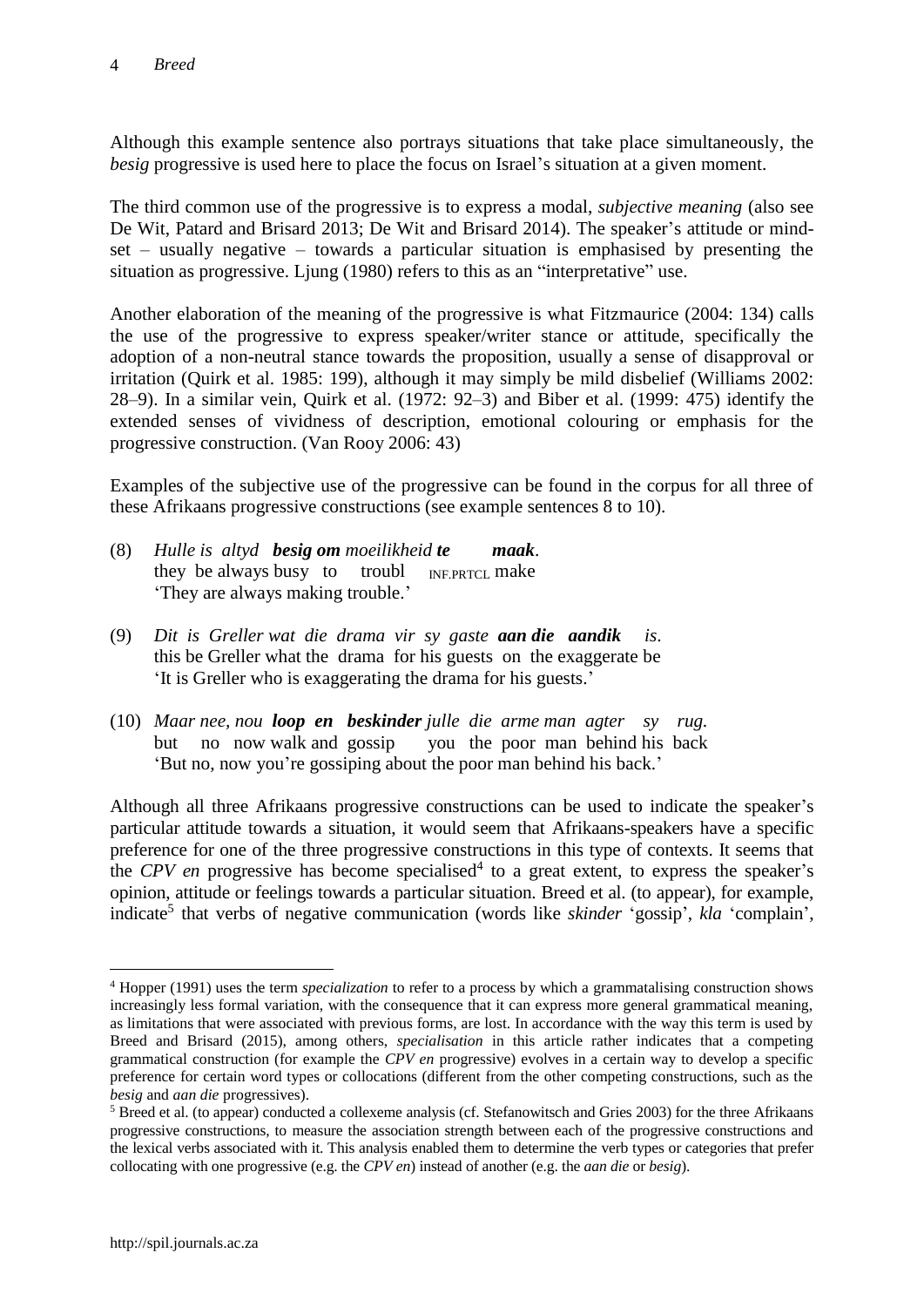*bedel* 'beg', *skreeu* 'shout', *spog* 'boast' and *pronk* 'show off') tend to collocate more with the postural progressive than with any of the other Afrikaans progressive constructions.

Furthermore, in the *Taalkommisiekorpus*<sup>6</sup> (2011) (Afrikaans Language Commission Corpus) there are also quite a number of examples of cases where speakers use the *CPV en* construction<sup>7</sup> to express their strong feelings about a particular situation, even though the event cannot in any way be interpreted as a progressive event. See the following examples, for instance:

- (11) *Vir wat staan en nooi jy nou die vroumens? Het ek nie genoeg probleme nie?*  for what stand and invite you now the woman have I  $_{\text{NEG}}$  enough problems  $_{\text{NEG}}$ 'Now why did you have to go and invite that woman? Don't I have enough problems already?'
- (12) *'Vir wat moes jy nou gaan staan en baklei, Keith,' vra sy sag. 'Kyk hoe lyk jy nou!'* for what must you now go stand and fight Keith ask she soft look how look you now 'Why did you have to go and fight, Keith," she asks softly. "Just look at you now!'
- (13) *Jy staan en vra nog?* you stand and ask still 'Do you even need to ask?'

 $\overline{a}$ 

(14) *Wat met jaloersheid die kollegas in Brittanje, Australië en die Midde-Ooste sit en*  what with jealousy the colleagues in Britain Australia and the Middle East sit and *beny terwyl ons pasiënte tevergeefs om hulp roep en op die vloer in pyn rondkruip.* envy while our patients in vain for help call and on the floor in pain crawl around 'Who sit here envying the colleagues in Britain, Australia and the Middle East while our patients are calling for help in vain and crawling about in pain on the floor.'

Sentences (11) and (12) are examples of completed situations with a result that is still relevant to the present, and should in fact be interpreted as anterior aspect<sup>8</sup>. *Vra* 'ask' in sentence (13) is an example of a telic<sup>9</sup> verb and sentence (14) is an example of a stative situation<sup>10</sup>. Thus,

<sup>6</sup> This Afrikaans corpus was compiled by the *Taalkommissie van die Suid-Afrikaanse Akademie vir Wetenskap and Kuns* (Taalkommissie 2011). This stratified, synchronic corpus of written Standard Afrikaans consists of about 60 million Afrikaans words. It comprises a variety of written texts, namely prose texts (approximately 6 million words), academic texts (approximately 24 million words) and non-fiction, non-academic texts such as newspapers, magazines and books (approximately 27 million words).

<sup>7</sup> *CPV en construction* is used as a term to refer to the formal use of the postural auxiliary verb linking the binding particle *en* 'and' to the main verb, while *CPV en progressive* refers to the grammatical construction expressing aspectual meaning.

<sup>8</sup> Anterior aspect, or the perfect, is a type of perfective aspect indicating that some completed situation still has a lasting effect (a condition) as a result. Comrie (1976: 56) gives the prototypical definition of anterior aspect as "the continuing relevance of a previous situation".

<sup>9</sup> Telic situations are situations with an inherent terminal point, which can or will eventually end and cannot be repeated (Comrie 1976: 44). Thus, a situation like *Hy maak 'n stoel* 'He is making a chair' is telic, because the situation will be over once the chair has been completed and cannot be repeated. In contrast, a situation type such as *Hy loop in die straat* 'He is walking in the street' does not have an inherent terminal point, and is not described as a telic situation.

<sup>&</sup>lt;sup>10</sup> *States* are situation types that do not change by themselves, but require an external agent to bring about change in the condition. Conditions are stable within an undifferentiated period, and the end point of the situation is not included (Smith 1997: 37). Prototypical examples of states are situations described by the verbs *glo* 'believe', *hoop* 'hope', *vrees* 'fear' and *ken* 'know'.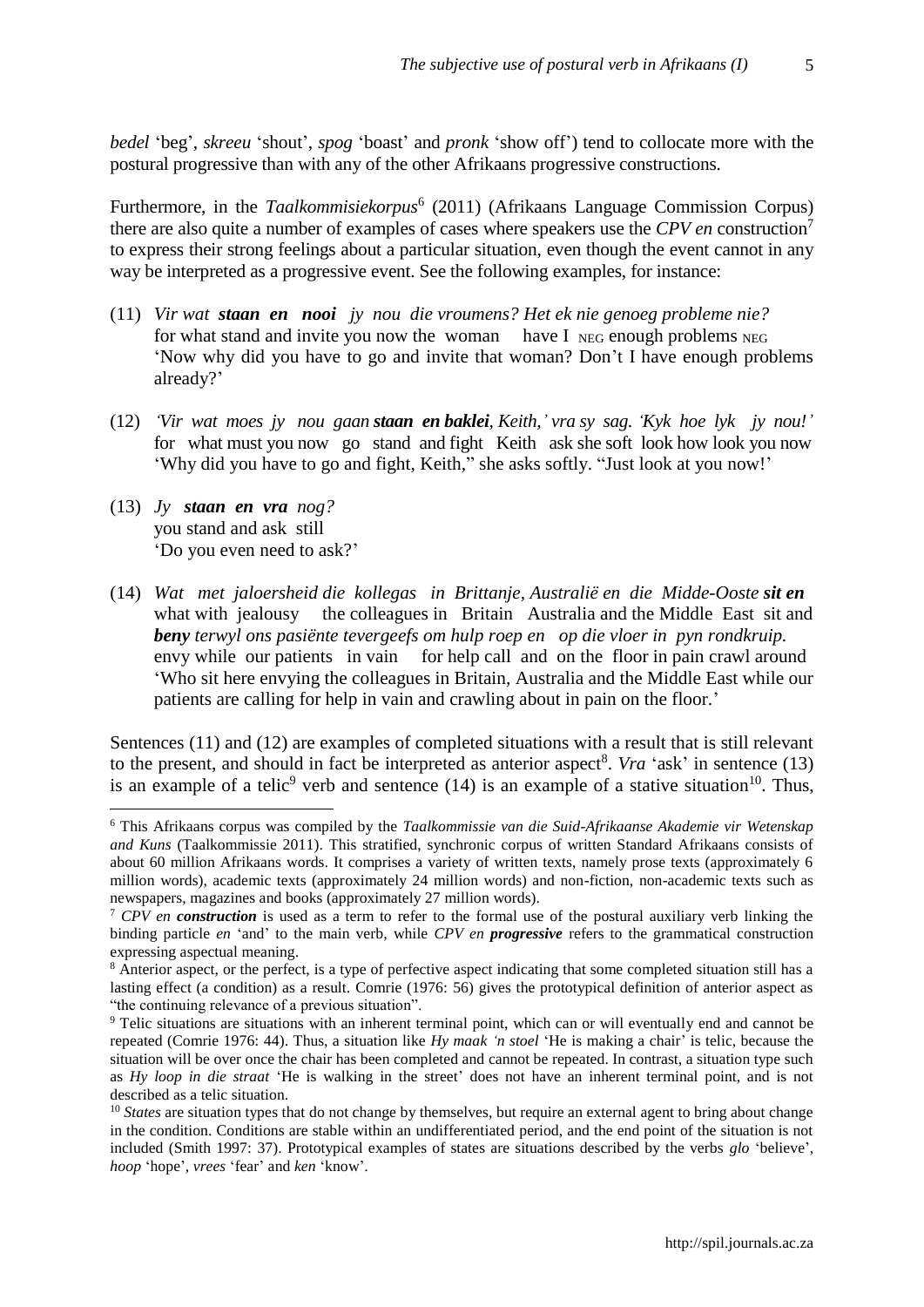there are several examples of situation types that are expressed by the *CPV en* construction, but which are semantically incompatible (cf. Breed 2012: 42–57; Comrie 1976: 7; Bybee et al. 1994: 139–140) with the "ongoing" *meaning* that is usually associated with the *CPV en* construction (cf. Kuteva 1999). Based on the examples above, it would therefore appear that progressive connotation of the *CPV en* construction in this context has faded or completely bleached, and even that the general subjective use of the progressive has evolved to a construction that exclusively expresses subjective meaning, regardless of whether the situation can be progressive or not. When used like this, the *CPV en* construction should rather be seen as a *modal* grammatical construction, and no longer an *aspectual* grammatical construction.

This article takes a closer look at this specialised subjective or interpretative use of the *CPV en* construction. The purpose of this first article is to describe a *development route of the evolution* of the subjective *CPV en* construction, while the aim of the second, subsequent article, namely *The subjective use of postural verbs in Afrikaans (II): a corpus analysis of CPV en in Zefrikaans*, is to highlight the use of the subjective *CPV en* construction, based on a corpus investigation of a relevant and appropriate Afrikaans corpus.

# **2. The development of the progressive**

As already mentioned, the development of the three Afrikaans progressive constructions is discussed in depth in recent publications (i.e. Breed 2012; Breed and Brisard 2015; Breed et al. to appear). In these publications, however, the development of the Afrikaans *CPV en* progressive is not presented in terms of Kuteva's  $(1999)$  proposed route of development<sup>11</sup>. Since the purpose of this article is mainly to make a theoretical contribution by illustrating the development route of the *CPV en* progressive towards a modal construction. It makes sense to refine Kuteva's (1999) evolution route in this section, with the main aim to expand it to a development route that also makes provision for this semantic expansion. Therefore, the route of development of the CPV progressive, as suggested by Kuteva (1999), and the phases of development of the Afrikaans *CPV en* progressive, as suggested by Breed (2012), Breed and Brisard (2015), and Breed et al. (to appear), are reconciled in this section and presented as a typological route for the grammatical evolution of CPVs. The intention is also that this proposed route should be tested in further research for other languages in which a CPV progressive occurs.

Kuteva (1999) studies the evolution of postural verbs to aspectual constructions in a variety of languages, and provides a typological development route for the construction, involving four main phases. The Afrikaans postural progressive is a good illustration of the four phases that are presented by Kuteva (1999: 206–210), and therefore, Kuteva's exposition is illustrated with Afrikaans examples.

<sup>&</sup>lt;sup>11</sup> This development route is specifically presented as a process of grammaticalisation. Grammaticalisation may be described as a process of language change, where a lexical item (for example, a CPV expressing the body posture of a human subject) systematically evolves to a grammatical construction (for example, a postular auxiliary periphrase to express progressiveness). The theory of grammaticalisation is discussed in depth in, among others, Breed and Van Huyssteen (2015), and will is also be presented in *The subjective use of postural verb in Afrikaans (II): a corpus analysis of CPV en in Zefrikaans*. Therefore, grammaticalisation is not discussed further in this article.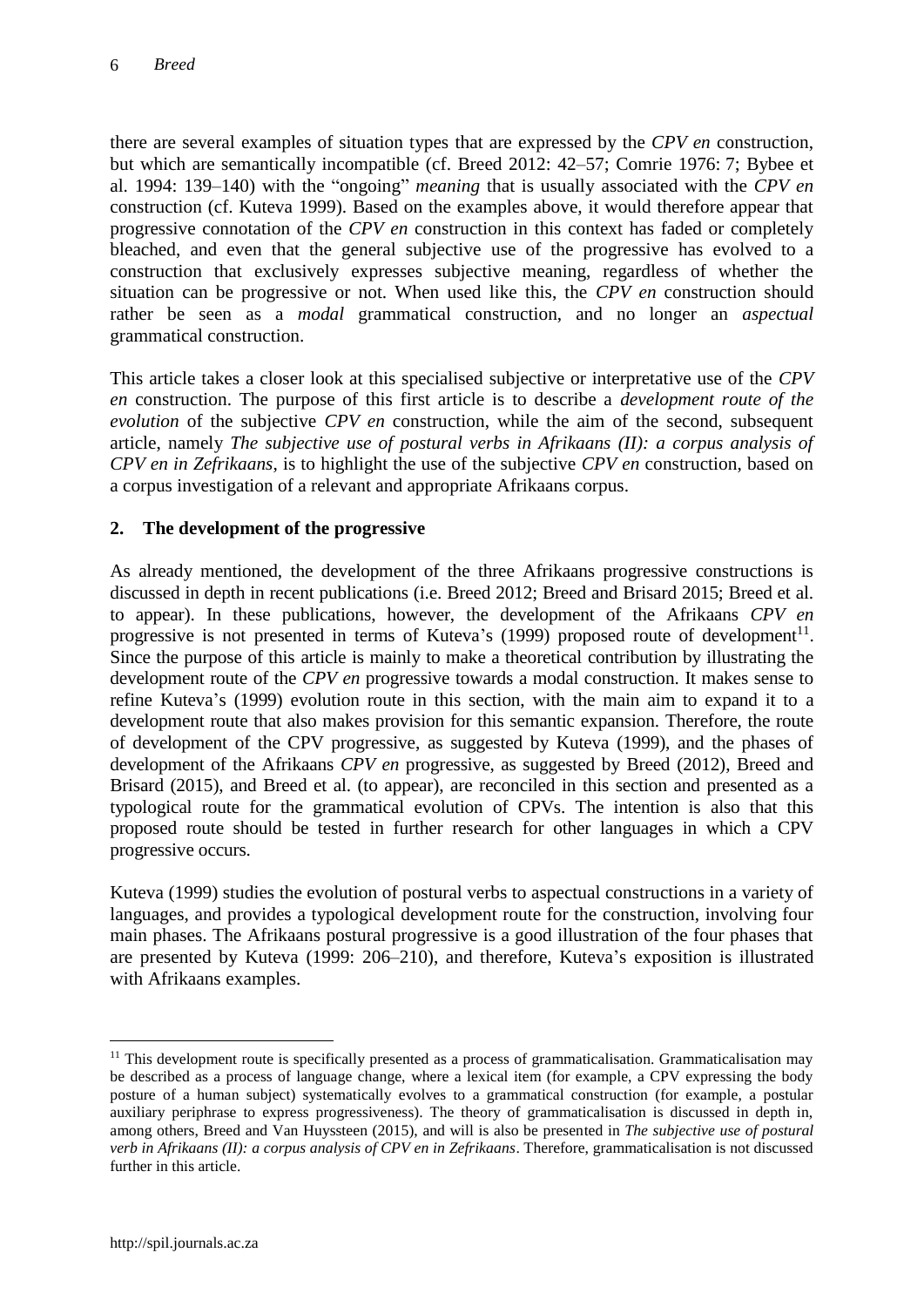#### **2.1 Phase I – Physical orientation of a human body**

In the first, or literal phase, the postural verb is used to express the physical orientation of a *human body*, for example in sentences (15) and (16).

- (15) *Pieter sit op die bed*. 12 Pieter sit on the bed 'Pieter is sitting on the bed.'
- (16) *Hy sit by die tafel en lees koerant*. he sit at the table and read newspaper 'He is sitting at the table and reading the newspaper.'

In this first and the second phase, the CPV is used primarily as a main verb.

At the first stage, 'sit'/'stand'/'lie' are used with human subjects to specify the orientation of the human body in space. Note that apart from this specifying meaning, 'sit'/'stand'/'lie' also involve inherent stative semantics, or temporal 'unboundedness' of the verb situation. At this stage 'sit'/'stand'/'lie' can also be used in a coordinate biclausal structure where the second clause denotes a simultaneous verb situation, with a coreferential subject. The subject is marked only once, with the first verb occurring in the sequence, that is, with the postural verb. (Kuteva 1999: 206)

#### **2.2 Phase II – Spatial orientation of physical objects**

In the second phase the postural verb is used to express the spatial orientation of *physical objects*. Therefore, it still largely corresponds to the use in the first phase of the development route, but the subject is not limited to human or living entities. Example sentences (17) and (18) illustrate this second phase of development in Afrikaans.

(17) *Die potplante staan op die stoep*. the potplants stand on the porch 'The potplants are standing on the porch.'

 $\overline{a}$ 

(18) *Die potplante staan op die stoep en verdroog*. the potplants stand on the porch and wither 'The potplants stand withering on the porch.'

Between the second and third phase, a reanalysis takes place that will make it possible for a construction that expresses spatial orientation to develop into an aspectual construction.

 $12$  Example sentences (15) to (18) are my own examples and not taken from any corpus.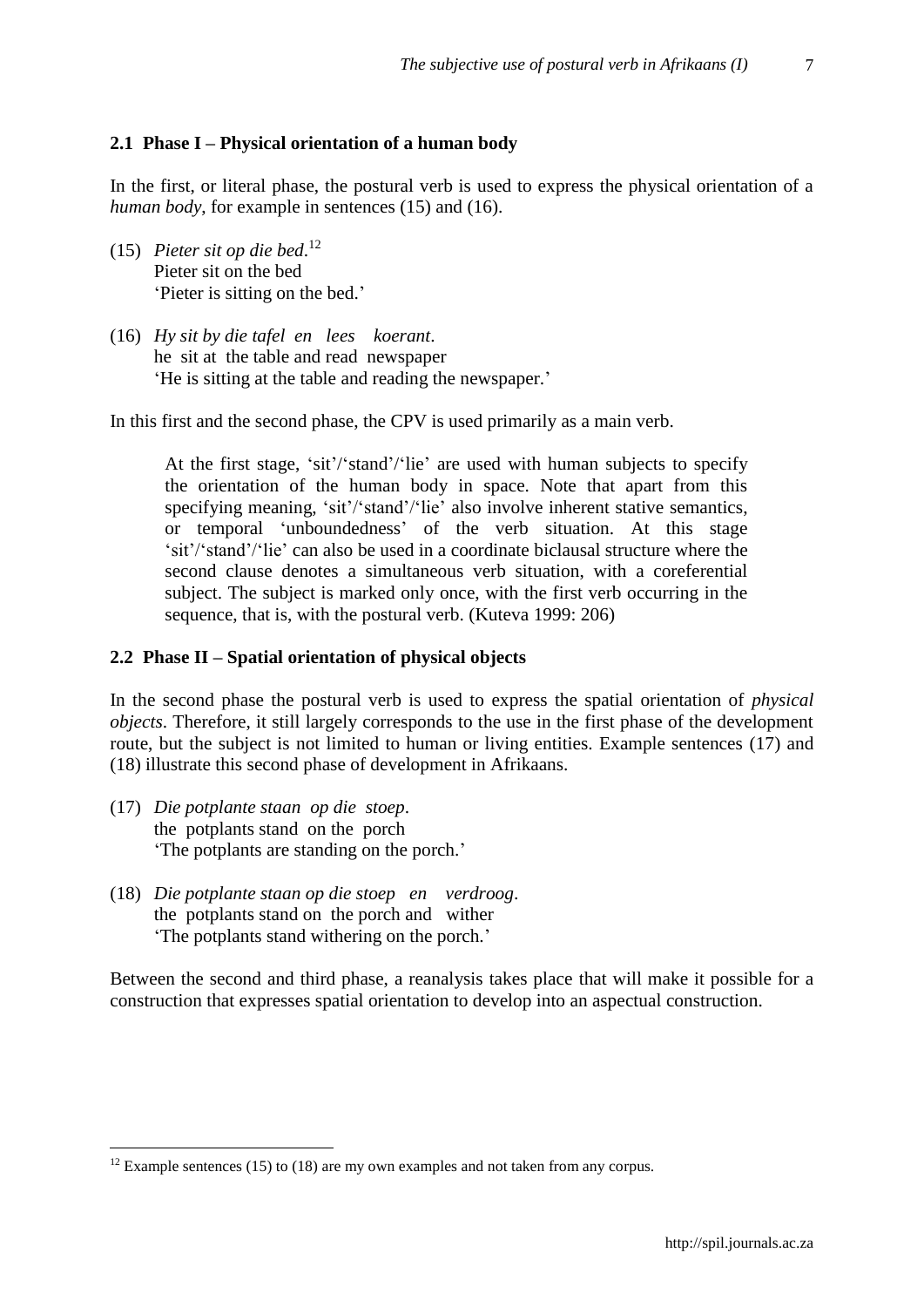Now, on the present analysis, contexts like  $[17]^{13}$  are regarded as the locusfor-change where the biclausal structure [Subject+V1('sit'/'stand'/'lie') +adverbial]+and+[Implicit Coreferential Subject+V2] has fused into the monoclausal [Subject+AUX('sit'/'stand'/'lie')+adverbial+and+V]. What facilitates such a reanalysis of the biclausal structure into a monoclausal structure is, I contend, the loss of the specific 'human body' semantics of 'sit'/'stand'/'lie' in contexts like [18]. The feature inherent 'unboundedness' of verb situation (which is only a secondary, nonfocal feature of these verbs at stage I) now becomes a focal feature. It is no great conceptual-semantic leap for a verb with inherent 'unboundedness' as a focal meaning, and a particular postural meaning as a nonfocal one, to come to be felt as a continuative/durative/progressive marker. (Kuteva 1999: 208)

# **2.3 Phase III – Aspectual meaning with inanimate subjects**

Therefore, the third phase is characterised by a syntactic organisation where the postural verb has evolved into an aspectual auxiliary verb, and is linked to the (new) main verb with the binding particle *en* 'and', in the case of Afrikaans, but also in a number of other languages. In this phase, adverbial constructions are no longer added *between* the postural predicate and subordinate clause predicate, as in example sentences (16) and (18); but rather after the main verb, for example in sentence (20). Breed and Brisard (2015: 21) for example indicate that [*CPV en VLEX*] has now acquired the status of a unit; and that passive and past tense participles are therefore placed before the total periphrasis and no longer before each of the verbs (see 19).

(19) *Baie motors het tot in die pad ge[staan en wag] om by die pompe*  many vehicles  $_{\text{PST}}$  till in the road  $_{\text{PST}}$ -stand and wait- $_{\text{PRS}}$  to at the petrol pumps *uit te kom*. out INF come 'Many vehicles stood waiting up into the road to get to the petrol pumps.'

Kuteva (1999: 208) explains that the construction of this phase is no longer ambiguous – the interpretation of this sentence is now aspectual. She claims that in this phase; however, the subject is limited to inanimate subjects, as in sentence (20).

(20) *Die ketel staan en kook op die stoof*. the kettle stand and boil on the stove 'The kettle is boiling on the stove.'

### **2.4 Phase IV – Aspectual meaning with animate subjects**

In the fourth phase, it is possible for the construction to combine with living subjects, but the ambiguous, concurrent interpretation of the first phase (which can combine with living subjects as well) is not available in this phase, for example in sentence (21).

<sup>13</sup> Kuteva (1999: 208) illustrates this with a Bulgarian example sentence (*Drexite sedjat v koridora i sa˘birat prax. –* 'The clothes are in the corridor and gather dust. / The clothes are gathering dust in the corridor.'). However, the Afrikaans example sentence can also illustrate this phase, and therefore, an own reference to an example sentence from the article is added in this quote.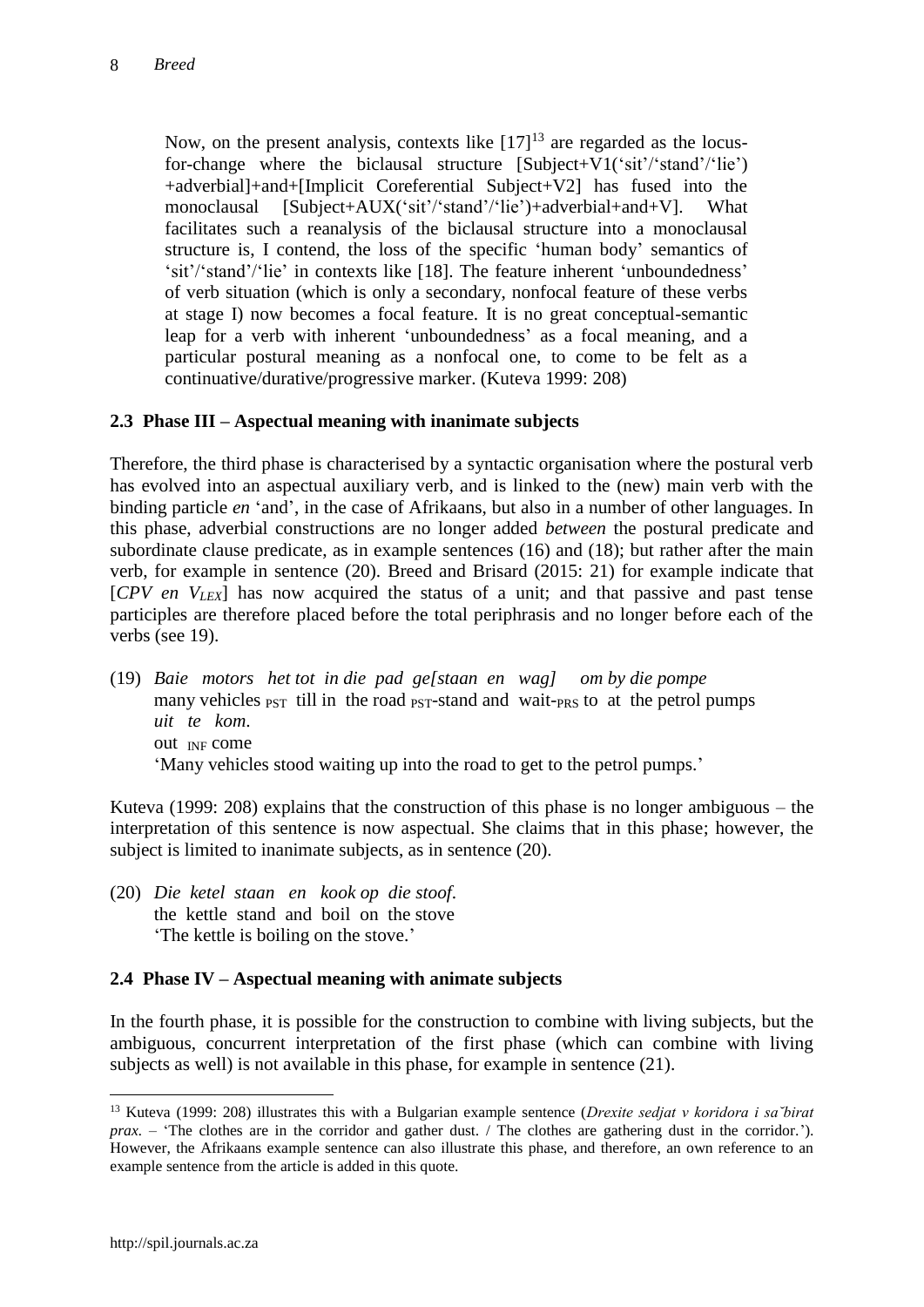(21) *Pieter staan en kosmaak voor die stoof*. Pieter stands and make food before the stove 'Pieter stands cooking in front of the stove.'

However, Kuteva (1999) does not specify in her article to what extent the posture or spatial orientation of the subject in the final phases of development still has to correspond with what is being implied by the postural verb. It seems that the fourth phase of the development route to postural aspectual constructions can also be divided into several stages.

Breed and Brisard (2015: 7–9), partially based on Lemmens (2005), indicate that the development of the postural progressive (i.e. a postural construction already in the third or fourth phase of the evolution) can be divided into various stages of development.

In Kuteva's (1999) Phase II, the postural verb still expresses a strong lexical meaning. Lemmens (2005: 196) explains that in this phase, complement verbs are typically limited to verbs that express activities that can be performed in the posture that is expressed by the postural verb.

In the first stage in the development of the aspectual construction (i.e. a construction in Phase III or IV); however, the lexical meaning of the postural verb weakens, as explained above, and it reanalyses to an auxiliary verb. During this evolution, the focus of the action shifts to the action expressed by the second main verb, and the postural verb instead expresses a meaning that corresponds with the meaning of 'to be'. Although the *function* of the postural verb is now to express aspectual meaning, the action being expressed by the main verb can still be performed in the posture or spatial orientation that is expressed by the postural verb. In sentence (22), the subject is thus literally in a sitting posture while reading a book.

(22) *Hy sit en lees en sy aandag is vasgevang deur die boek toe sy met di*e *tee inkom*. He sit and read and his attention be caught through the book when she with the tea enter 'He sits and reads, and he is absorbed in the book when she enters with the tea.'

In the next stage, the postural meaning of the postural verb begins to fade further, although to some extent it still remains visible or can still be deduced, for example in sentences (23) and (24).

- (23) *Die gras is droog en die son brand neer en die beeste staan en wag*. 14 the grass be dry and the sun burns down and the cattle stand and wait 'The grass is dry and the sun is blazing and the cattle stand and wait.'
- (24) *Gevolglik gee hulle makgemaakte plaasdiere 'n mis weens die haglike dinge rondom* Hence give they tamed farm animals a skip due to the appalling things around *slagpalekondisies en vervoer daarnatoe, maar skroom nie om wildsvleis te*  slaughterhouse conditions and transport to there but hesitate  $_{NEG}$  to venison  $_{INF.PRTCL}$ *eet nie, afkomstig van 'n bokkie wat rustig staan en wei voordat hy humaan* eat NEG coming from a little deer what peacefully stand and graze before he humanely *van die gras af gemaak is deur 'n professionele jagter.*  from the grass down made be through a professional hunter

<sup>&</sup>lt;sup>14</sup> Sentence example from Breed and Brisard (2015: 8)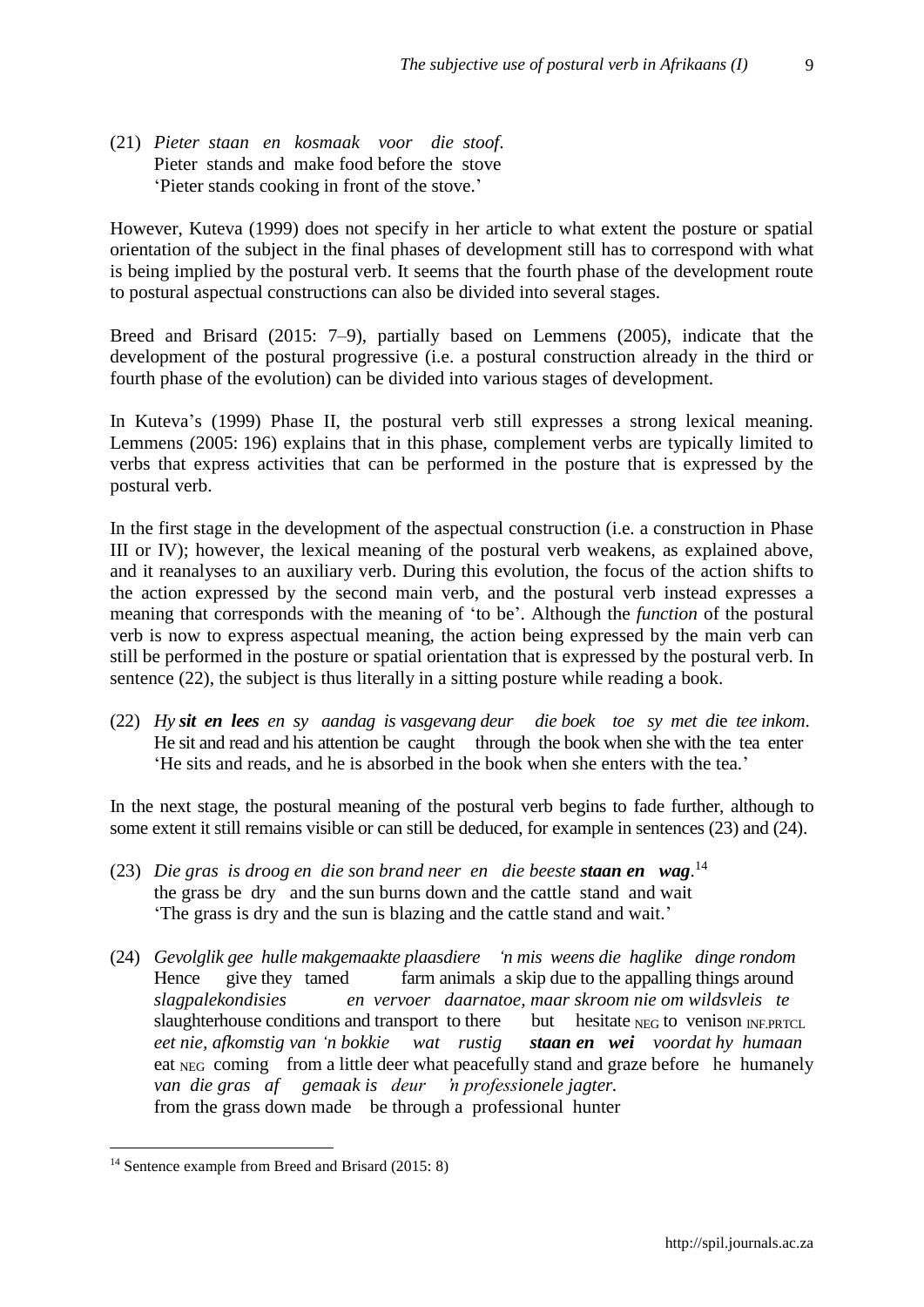'Hence, they avoid tamed farm animals because of the appalling things about abattoir conditions and the transport there, but they do not hesitate to eat game, coming from a deer that grazes peacefully before being humanely slayed by a professional hunter.'

In sentence (23) it is unlikely that all the cattle in the herd are in a standing position in the field. As explained above, *staan* 'stand' is not used to indicate that the cattle are in a standing position, but rather as a progressive marker that means 'be busy grazing'. Nevertheless, it is likely that most of the cattle are indeed in a standing position (as opposed to lying down or sitting), and this fact is probably the reason why *staan* in particular was selected as a postural progressive verb (see Breed and Brisard 2015: 8). Likewise, the purpose of *staan* in sentence (24) is not to indicate the postural stance of the deer, but rather to emphasise that the deer is oblivious to danger while grazing. In addition, it is unlikely that the deer was actually 'standing'. Rather, one would expect that an animal that was grazing, would be slowly walking while grazing. Clearly, the intention of *staan* in this sentence is not to indicate that the deer is in a "standing position", but rather that it was 'in the process of grazing'. Therefore, the meaning of *staan* faded and shifted to that of an auxiliary verbal function. However, in this phase a partial lexical meaning of the postural verb is still detectable, since the physical posture is to some extent still visible. For instance, it would not have had the corresponding meaning if *staan* were replaced by another postural verb, like sit 'sit' – hence, \**'n bokkie het rustig sit en wei* ('a deer sat grazing peacefully') is not possible in this phase.

In a next stage the postural verb can also combine with verbs expressing situations that cannot necessarily be performed in a specific posture, for example in sentence (25).

(25) *Kan so 'n vlam vir weke daar in die veld staan en brand?*<sup>15</sup> kan such a flame for weeks there in the field stand and burn 'Can such a flame be burning in the field for weeks?'

In this context, the flame refers to a bushfire. Because a fire is in the first instance an inanimate, limbless object, and secondly because it constantly moves and changes form, it is impossible to describe a fire as literally being in a standing posture or as having an erect spatial orientation. The canonical meaning of *staan* is no longer a requirement for the selection of a postural verb in this phase. *Loop* 'walk' would, then, have been a better choice in this sentence.

In this stage of development, the postural verb became generalised to such an extent that the original lexical meaning has faded completely. In the first two stages of the development of the *VAUX.CPV en VLEX* collocation to a progressive construction, the locative origin of the postural verb is still visible to a greater or lesser extent. In this final stage of the development of the aspectual construction; however, the postural verb has lost all locative meaning and has completely changed to an aspectual marker. Also see sentence (26).

(26) *Maar nee, nou loop en beskinder julle die arme man agter sy rug*. but no now walk and gossip you the poor man behind his back 'But no, now you're gossiping about the poor man behind his back.'

<sup>&</sup>lt;sup>15</sup> Sentence example from Breed and Brisard (2015: 8)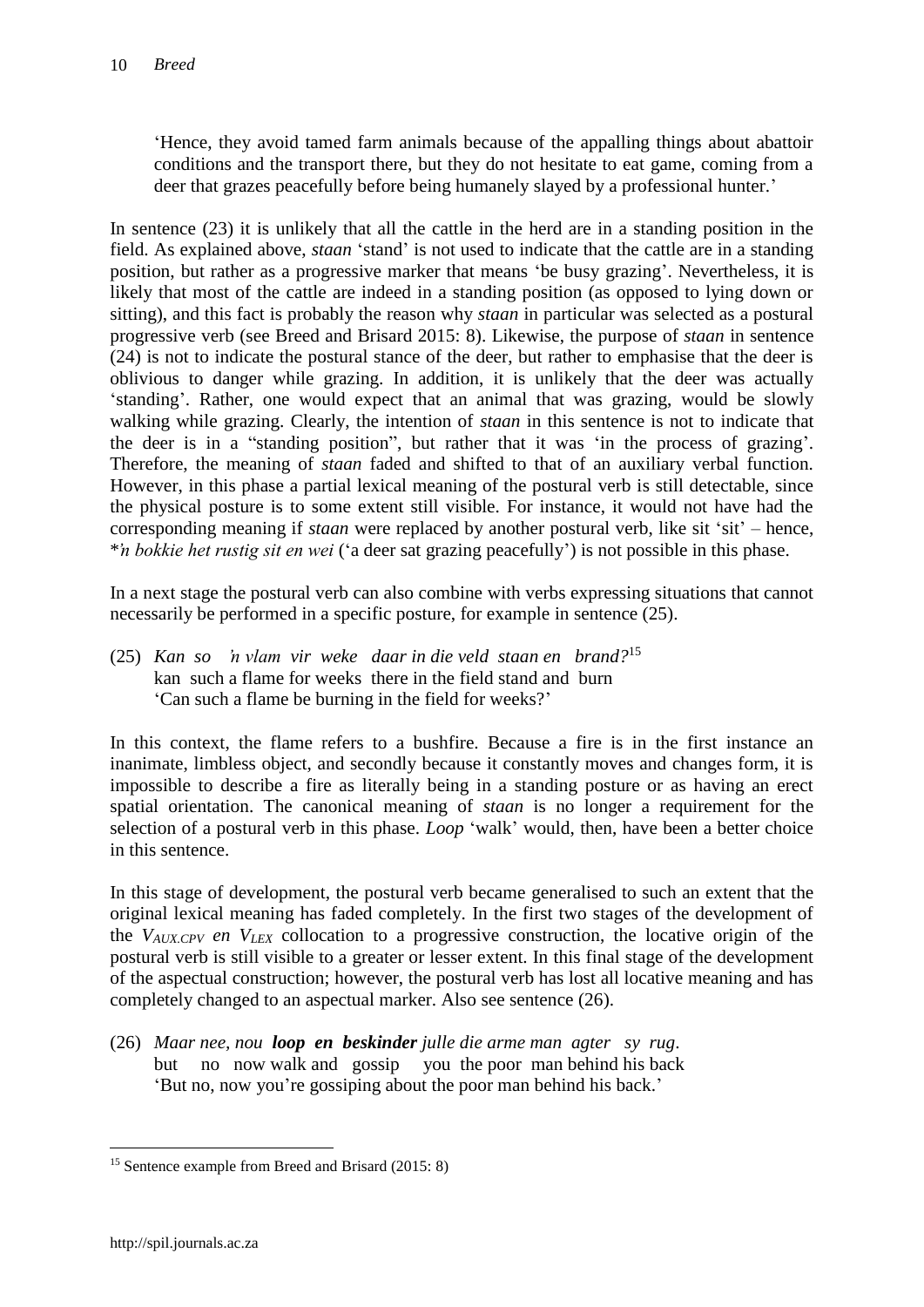In this sentence, it is not relevant whether the subject *julle* 'you<sub>PL</sub>' are in fact walking (*loop*) or not. The postural meaning of the *loop en* construction has completely faded and the construction evolved to being exclusively a marker of progressiveness. The progressive is mainly used here to express the fact that some or other unwanted situation is taking place. It is clear that it is during this last stage of the development of the aspectual construction that it becomes useful in subjective contexts (see again example sentences 8 to 10).

Apart from adding different stages to Kuteva's (1999) four-phase evolution of postural verbs, in this section, I would like to add a fifth phase of development, namely the development of the postural progressive (with modal use) to a full-fledged modal construction.

In Phase IV, the construction still has aspectual meaning, despite the extent to which the meaning of the postural verb has faded, since the situations can still be seen as progressive constructions. In the last stage of development in Phase IV, the progressive constructions can, however, also have subjective uses. Since the construction in this phase can still be regarded as a *progressive*, it is possible to express the subjective or interpretive semantics by means of other progressive constructions, without changing the meaning or connotative value of the sentence. The subjective example of a CPV progressive provided earlier in sentence (10) (repeated below) could, for example, also be expressed with the *aan die* (cf. in example 27) or the *besig* (cf. example 28) progressives, without compromising the subjectivity of the utterance.

- (10) *Maar nee, nou loop en beskinder julle die arme man agter sy rug*. But no now walk and gossip you the poor man behind his back **'But no, now you're gossiping about the poor man behind his back.'**
- (27) *Maar nee, nou is julle die arme man agter sy aan die beskinder*. But no now be you the poor man behind his on the gossip **'But no, now you're gossiping about the poor man behind his back.'**
- (28) *Maar nee, nou is julle besig om die arme man agter sy rug te beskinder*. But no now be you busy to the poor man behind his back  $_{\text{INFRTCL}}$  gossip **'But no, now you're gossiping about the poor man behind his back.'**

#### **2.5 Phase V – Modal meaning**

 $\overline{a}$ 

In the final, fifth phase<sup>16</sup> of the evolution, the postural meaning of the CPV verb is no longer evident, and furthermore, the progressive meaning has completely faded. The *CPV en* construction is now used exclusively to express subjective or interpretive meaning, even in contexts where progressive interpretation is not possible (again refer to example sentences 11 to 14, repeated below). A test for this non-progressive, modal phase is to try to present the sentences by using other alternative progressive constructions. Because the progressive meaning has completely faded in this phase, it is for instance not possible to combine example

<sup>&</sup>lt;sup>16</sup> The development of a construction is gradual, and therefore the placement of subjective postural construction in Phase III or Phase IV is not always clear, and interpretation often depends on the speaker's judgement.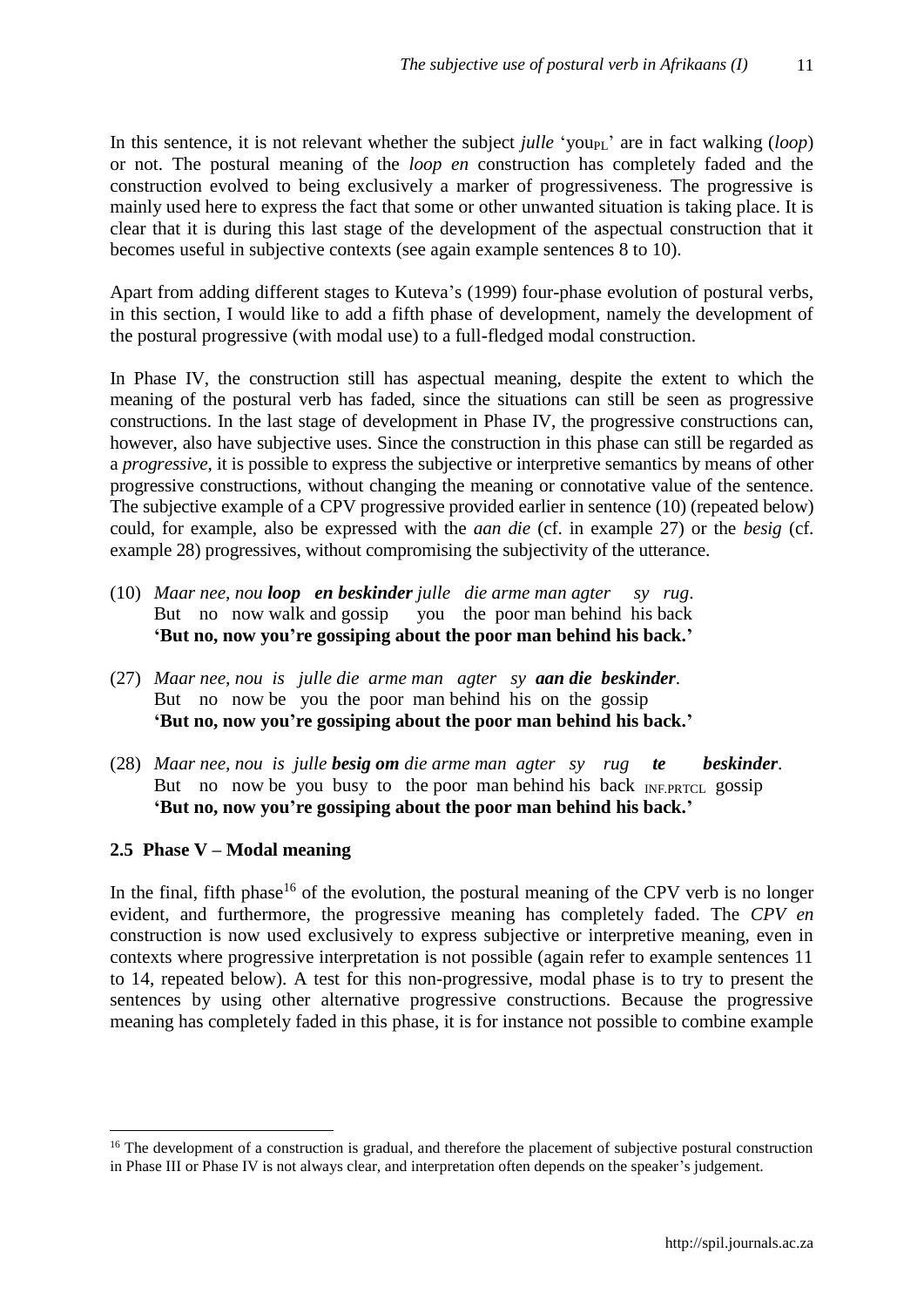sentences (11) to (14) with other progressive constructions without changing the meaning or connotative value of the sentence.<sup> $17$ </sup>

- (11) *Vir wat staan en nooi jy nou die vroumens? Het ek nie genoeg probleme nie?*  **'Now why did you have to go and invite that woman? Don't I have enough problems already?'**
- (29) \**Vir wat is jy (alewig) besig om die vroumens te nooi?* for what be you always busy to the woman INF.PRTCL invite **'Why are you (always) inviting that woman?'**

Sentence  $(11)$ , as indicated above, refers to a situation that has already been completed – more specifically, a situation that can be classified aspectually as a perfect, and that cannot be interpreted as a progressive action at all. Because the *besig* construction can only be interpreted as progressive, it is not possible to combine this sentence with the *besig* construction without losing the perfect meaning. Whereas sentence (11) implies that the woman had already received the invitation, sentence (29) would for example rather imply a context where the woman's name is on the list of invited guests, but the invitations have not yet been delivered or finalised. In addition, the grammaticality of sentence (29) is questionable and an adverb (for example *alewig*<sup>18</sup> 'always') probably needs to be added to make this sentence more acceptable, or semantically inconspicuous.

A similar argument applies to sentence (12). Compare the following two sentences:

- (12) *'Vir wat moes jy nou gaan staan en baklei, Keith,' vra sy sag. 'Kyk hoe lyk jy nou!'* **'Why did you have to go and fight, Keith," she asks softly. "Just look at you now!'**
- (30) *?Hoekom was jy aan die baklei, Keith?* why been you on the fight Keith **'Why where were you fighting, Keith?'**

Whereas sentence (12), just like sentence (11), refers to a situation that has already been completed (in other words particularly a non-progressive situation), sentence (30) rather is an example of a progressive past tense situation with a subjective use. Sentence  $(12)$  – as a perfect – clearly focuses on the consequences of the fight (*"Kyk hoe lyk jy nou!"* – 'Just look at you now!'); but in contrast, the progressive construction in sentence (30) instead focuses on the acting itself. This sentence would, for example, rather be used when the speaker wants to discover the *reason* for the fight.

Furthermore, as already mentioned, some lexical-aspectual meanings are not semantically compatible with a progressive interpretation, for example telic and static situations. Because

 $17$  Although all four examples are likely to be considered as grammatically or semantically acceptable under certain circumstances, sentences (29) to (32) do not have the same meaning or aspectual interpretation as sentences  $(11)$  to  $(13)$ .

<sup>&</sup>lt;sup>18</sup> The adverb *alewig* 'always' implies that the situation is frequentative. Bybee et al. (1994: 126) and Breed (2012: 75) point out that a frequentative may be considered as a *type* of progressive. In this situation, where an additional adverb is required to make the sentence more grammatically acceptable, there is still an indication of the application of a *progressive* to express subjective meaning.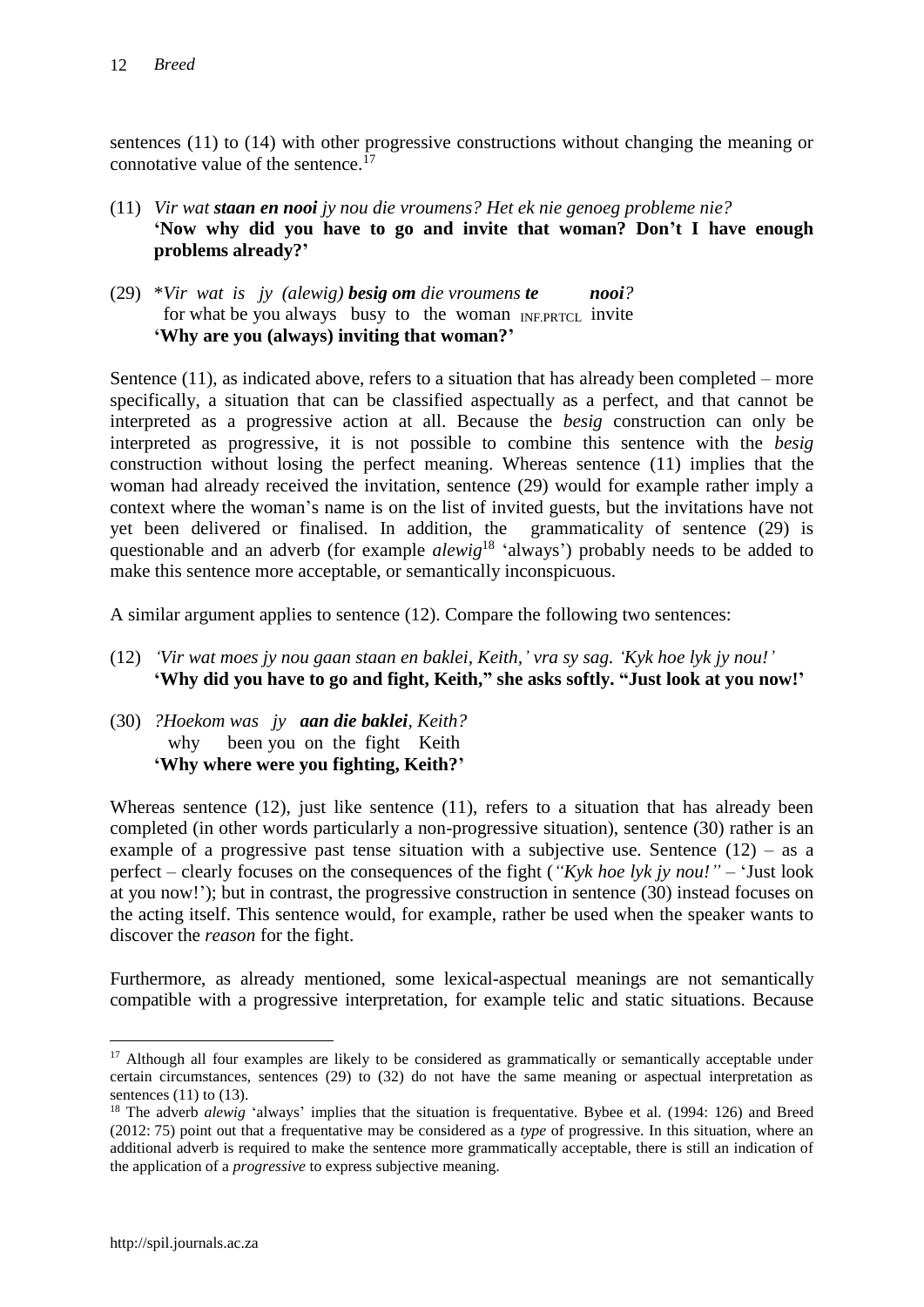*CPV en* can also be used in non-progressive, modal constructions, it is perfectly acceptable to use it in sentences with a telic situation type (see again sentence 13) and a static situation type (see again sentence 14), respectively. Because the *aan die* as well as the *besig* constructions have a strong progressive meaning, it is not grammatically acceptable to use it in telic or static situation types (see sentences 31 and 32).

- (13) *Jy staan en vra nog?* '**Do you even need to ask?'**
- (31)  $*Jy$  *is nog aan die vra?* you be still on the ask ?'**You're still asking?**'
- (14) *Wat met jaloersheid die kollegas in Brittanje, Australië en die Midde-Ooste sit en beny terwyl ons pasiënte tevergeefs om hulp roep en op die vloer in pyn rondkruip.* '**Who sit here envying the colleagues in Britain, Australia and the Middle East while our patients are calling for help in vain and crawling about in pain on the floor**.'
- (32) \**Wat met jaloersheid besig is om die kollegas in Brittanje, Australië en die* what with jealousy busy be to the colleagues in Brittian Australia and the *Midde-Ooste te beny terwyl ons pasiënte tevergeefs om hulp roep en op die*  Middle East  $_{\text{INERTCL}}$  envy while our patients in vain for help cry and on the *vloer in pyn rondkruip.*

floor in pain crawl around

?'**Who are envying the colleagues in Britain, Australia and the Middle East while our patients are calling for help in vain and crawling about in pain on the floor."**

### **2.6 Summary – The evolution of** *CPV en* **from expression of physical orientation to modal interpretation**

Table 1 presents the grammaticalisation route of the postural verb in five phases, partially based on Kuteva (1999: 210).

| <b>Phase</b> Stage | <b>Characteristics</b>                                                         |
|--------------------|--------------------------------------------------------------------------------|
|                    | Bodily posture (monoclausal)                                                   |
|                    | [anim.subj. + V (sit/staan/lê/loop) + adv.]                                    |
| II                 | Bodily posture PLUS simultaneous verb situation (biclausal)                    |
|                    | [anim.subj. + V1 (sit/staan/lê/loop) + adv.] + en + [imlic. co-ref.subj. + V2] |
|                    | Spatial position of objects (monoclausal)                                      |
|                    | [inanim. subj. + V (canonical sit/staan/lê/loop) + adv.]                       |

**Table 1:** The five phases of the development of the CPV progressive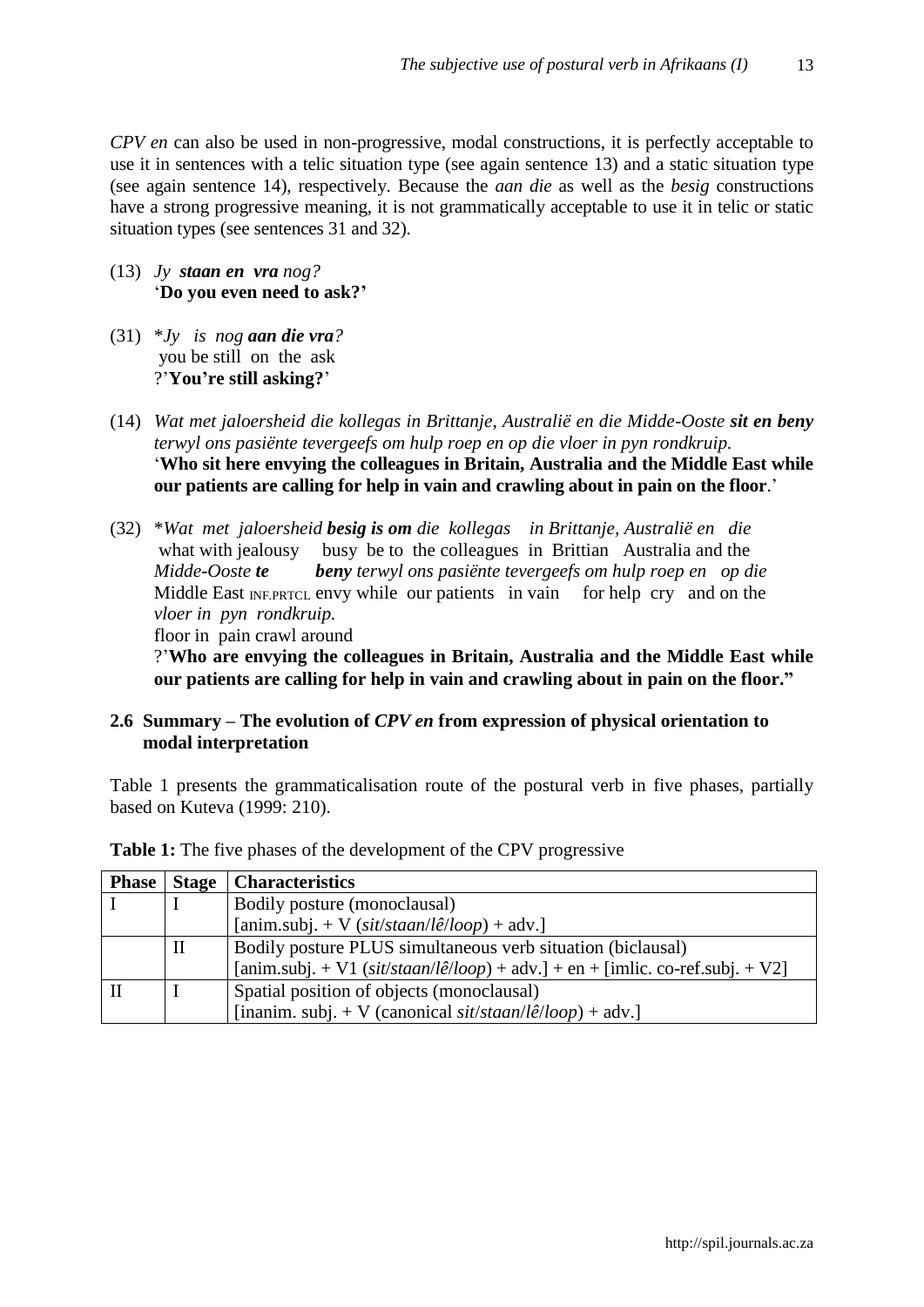| <b>Phase</b> | <b>Stage</b> | <b>Characteristics</b>                                                         |  |
|--------------|--------------|--------------------------------------------------------------------------------|--|
|              | $\mathbf{I}$ | Ambiguity between:                                                             |  |
|              |              | - spatial position of objects PLUS simultaneous verb situation (biclausal)     |  |
|              |              | [inanim.subj. + V1 (canonical sit/staan/lê/loop) + adv.] + en + [implic.co-    |  |
|              |              | ref.subj. $+$ V2]                                                              |  |
|              |              | en                                                                             |  |
|              |              | Continuative/durative/progressive (monoclausal) [inamin.subj. $+ AUX$          |  |
|              |              | (canonical sit/staan/lê/loop) + adv. + en + V]                                 |  |
| III          | I            | Continuative/durative/progressive (monoclausal)                                |  |
|              |              | [inanim.subj. + AUX (canonical sit/staan/lê/loop) + en + V + (adv.)]           |  |
| IV           | $\mathbf I$  | Continuative/durative/progressive (monoclausal)                                |  |
|              |              | [anim.subj./inanim.subj + AUX (iconic <sup>19</sup> canonical or postural      |  |
|              |              | $sit/staan/l\hat{e}/loop$ + en + V + (adv.)]                                   |  |
|              | $\mathbf{I}$ | Continuative/durative/progressive (monoclausal)                                |  |
|              |              | [anim.subj./inanim.subj + AUX (indexical sit/staan/lê/loop) + en + V + (adv.)] |  |
|              | Ш            | Continuative/durative/progressive (monoclausal)                                |  |
|              |              | [anim.subj./inanim.subj + AUX (symbolic sit/staan/lê/loop) + en + V + (adv.)]  |  |
| V            | I            | Modal (monoclausal)                                                            |  |
|              |              | [anim.subj./inanim.subj + AUX (modal sit/staan/lê/loop) + en + V + (adv.)]     |  |

As mentioned above, it is typologically common for a progressive construction to be used to express subjective meaning. Bybee et al. (1994: 129–133) investigate the lexical origin of progressive constructions and identify a typological pattern indicating that one of the most common lexical origins of progressive constructions is constructions with a locative meaning. In other words, progressive constructions are likely to develop from constructions that indicate place or location in their original use. The development of a progressive from locative constructions may probably be ascribed to the meaning connotation of "be in the place of VERBing" or "be at VERBing". The combination with postural words can be translated semantically as "stand VERBing" or "sit VERBing". Given the locative origin of the progressive construction, it is not surprising that this aspectual construction is used to express subjective meaning.

Thus, considering the semantic elements of progressive periphrastic constructions, it appears that the original function of the progressive was to indicate the positioning of the agents in the midst of an activity. This feature seems to be sustained, even in well-developed progressive forms, such as the English progressive. Based on this general phenomenon, progressive constructions are regularly referred to as examples of temporal categories based on locative categories (Anderson 1973; Traugott 1978, as quoted by Bybee et al. 1994: 137). Bybee et al. (1994: 136) identify five elements or meanings of the locative progressive.

 $\overline{a}$ <sup>19</sup> Peirce's (1955) distinction between an iconic, indexical and symbolic sign is applied terminologically to indicate degrees of lexical relationship in the three stages of Phase IV. *Iconic* refers to the CPV physically resembling the postural position or orientation expressed in the utterance. *Indexal* refers to a strong correlation with – but not a direct or complete resemblance to – the postural verb used in the utterance. *Symbolic* refers to the use of a CPV in an utterance where no postural meaning can be derived.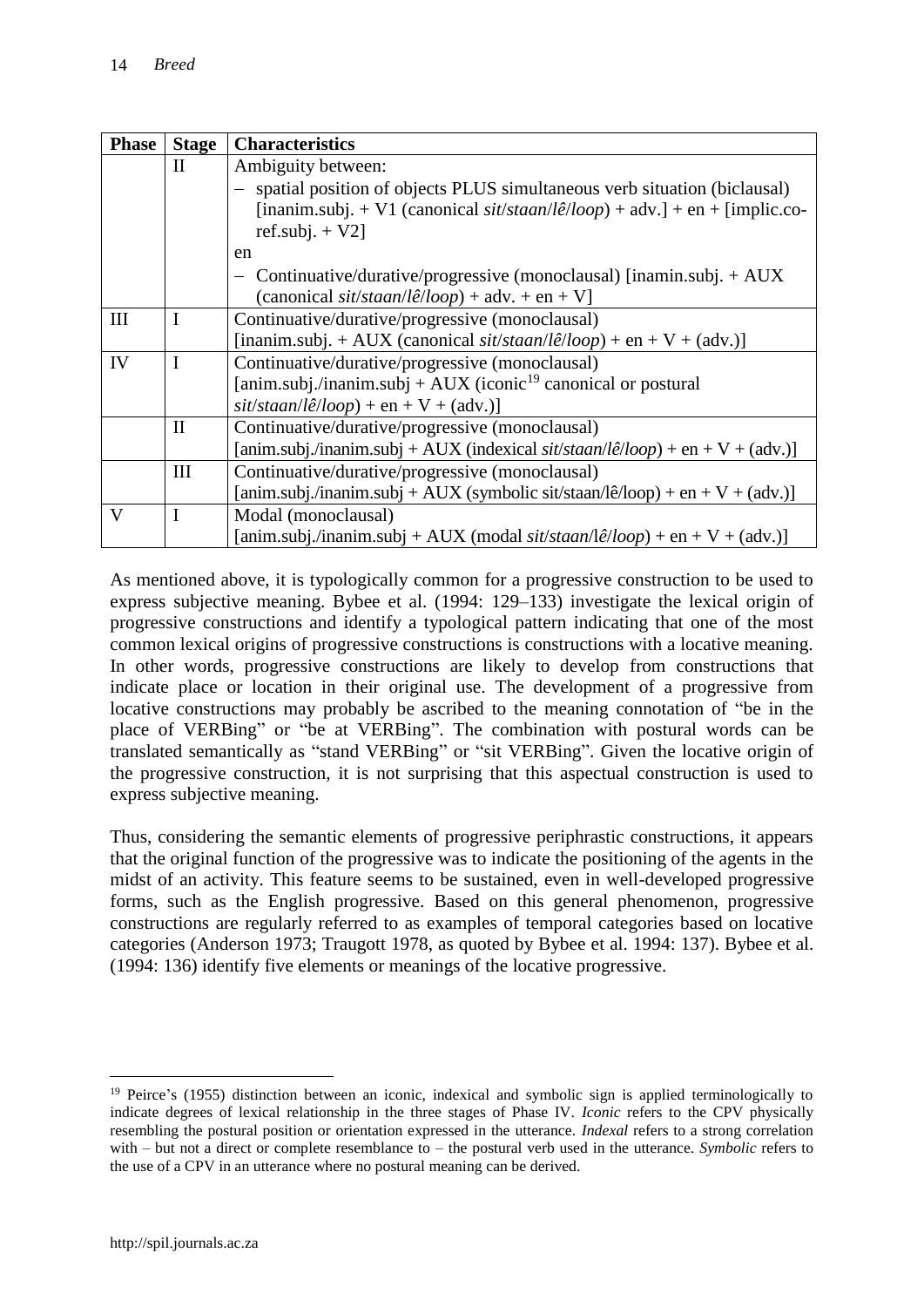We propose that the original meaning of the progressive construction is 'the subject is located in the midst of doing something'. The function of this locution is to give the location of the subject. As we suggested earlier, it is used at first for activities that imply a specific location for the subject in the activity. Thus the construction contains either explicitly or implicitly the following elements of meaning:

a. An agent b. is located spatially c. in the midst of d. an activity e. at reference time.

The progressive, as already pointed out, is a kind of imperfective. The imperfective aspect is traditionally defined as an aspect that considers a situation as if from the inside (Comrie 1976: 24). The focus of an imperfective point of view is on the progress or continuity of the process. The start and end points of the situation are not necessarily included in the point of view (Smith 1997: 95). The progressive, as a type of imperfective, focuses on the continuation of the situation – the termination of the situation is therefore not included in the semantic meaning of the progressive.

According to Van Rooy (2006: 44), this internal perspective adopted by the progressive is crucial for the further development of a subjective use of the construction:

The subjective, internal perspective of the progressive aspect is also relevant to this account, as the speaker steps into a situation and gives the hearer an account of it as an ongoing, but incomplete, situation.

A subjective construction implies that the speaker is affected in one way or another by the situation that is expressed. Kranich (2013: 8) explains that these two aspects (firstly the activity about which the speaker has a certain mind-set or attitude, and secondly the speaker's interpretation of or attitude towards the activity) are simultaneously expressed by a subjective progressive:

The speaker first offers an objective description of a situation and then presents her own subjective interpretation of what the situation amounts to. Ljung describes this use as follows: "The A part expresses the observed behaviour, the B part sums up or interprets this behaviour and the predicate used for this summing up or interpreting is invariably put in the progressive."

It is not surprising then that the postural progressive in Afrikaans in particular has started specialising to become the preferred subjective progressive, as it expresses two distinguishable subjective spaces or "locations": i) the speaker presents the situation from the midst of an ongoing, incomplete situation (cf. van Rooy 2006: 44); and ii) the subject is conducting the action from within his or her own body.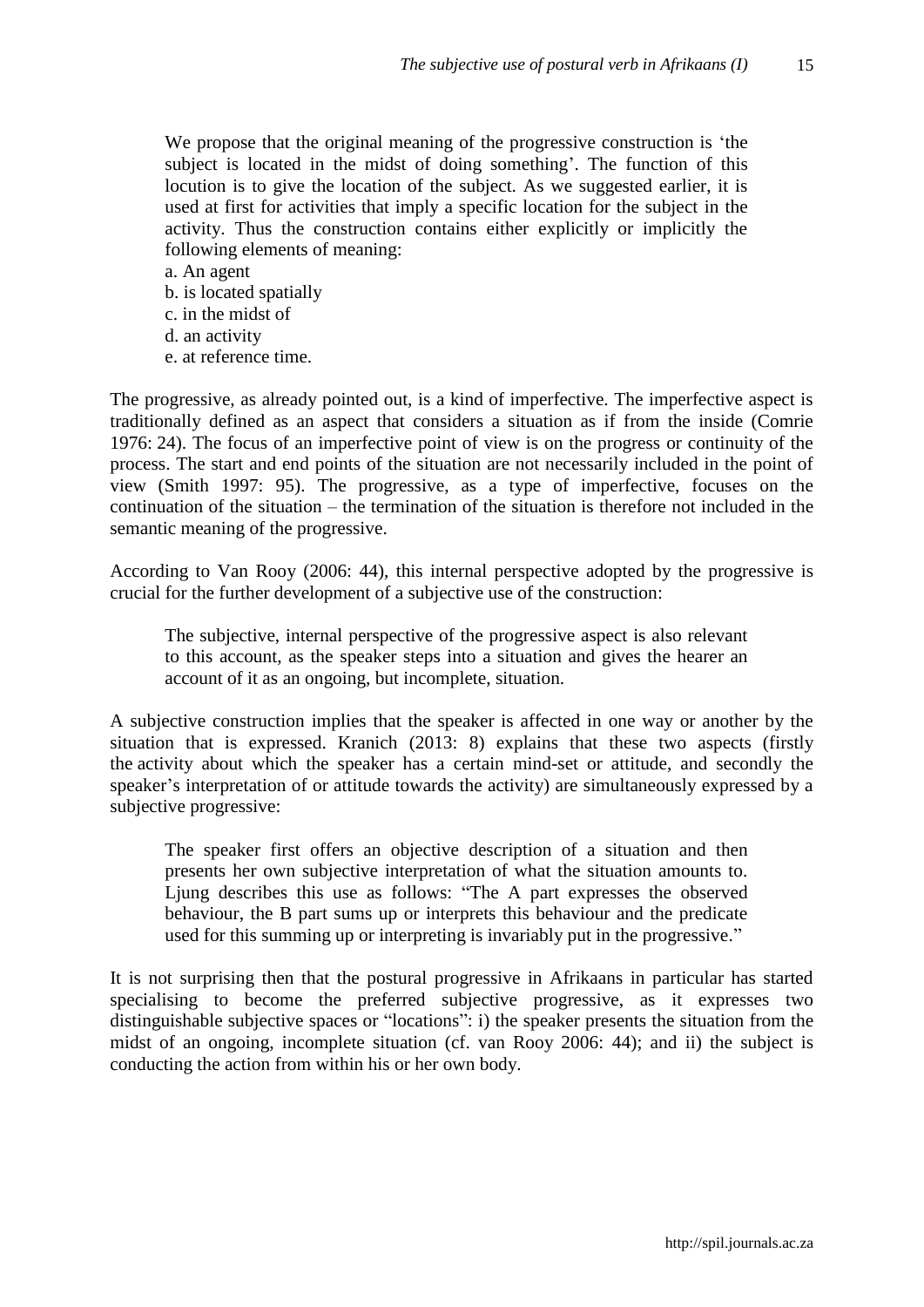#### **3. Typical characteristics of the subjective** *CPV en* **construction**

The findings of Breed and Brisard (2015) about the verbs with which the *CPV en* progressive strongly collocates, indicate that the subjective progressive is apparently mainly used in **negative contexts**. All examples of the subjective *CPV en* that are found in the *Taalkommissiekorpus* (2011), may be associated in some way with a negative context, and no neutral or positive contexts can be associated with any of the results that were found.

The construction is used to express interpretations such as blame (for example 33), ridicule (for example 34), accusation (for example 35), sarcasm (for example 36), self-defence (for example 37), remorse (for example 38), revel (for example 39) and cautioning (for example 40). There are also examples of how the construction is used to describe a situation as being negative (for example 41) or to make a negative judgement about a situation (for example 42). Finally, an example was found where the construction is used to make a negative prediction about what may happen in the future (for example 43).

- (33) *'Sy het nou ons hele Kersfees gaan staan en spoil,' sê Ockhuis. (Blame)* she have now our entire Christmas go stand and spoil say Ockhuis '"Now she went and spoiled our entire Christmas," said Ockhuis.'
- (34) *Dis natuurlik ook die rede waarom die mense nou so te kere gaan om glad van* it be of course also the reason why the people now so to rage go to even of *gekleurde hoendervere blomme te staan en maak. (Ridicule)*  colored chicken feathers flowers INF.PRTCL stand and make 'That is of course why people are now carrying on like this, even to the point of making flowers of coloured chicken feathers.'
- (35) *Dis omdat jy in my gesig staan en lieg! (Accusation)* it be because you in my face stand and lie 'It is because you are lying to my face!'
- (36) *Dis natuurlik 'n romantiese teruggryp na die era van die Sestigers, toe al*  it be of course a romantic back reach to the era of the Sixties-authors when al *wat leef en beef in die Afrikaanse skrywers-establishment vir 'n jaar of wat in*  that live and tremble in the Afrikaans writers establishment for a year or what in *Parys gaan sit en hulle vervies het oor apartheid. (Sarcasm)*  Parys go sit and themselves annoy <sub>PST</sub> over apartheid 'It is of course a romantic yearning for the era of the Sixties-authors, when all who were breathing in the Afrikaans writers' establishment went to Paris for a year or two, annoyed by apartheid.'
- (37) *Jy moet 'n professor wees of 'n predikant, en wie was ek, 'n dorpsonderwyser wie se naam*  you must a professor be or a clergyman and who was I a town teacher whose name *nog skaars bekend geraak het en wat sy eie werk staan en uitgee. (Self-defence)* not even yet known became have and what his own work stand and publish 'You had to be a professor or a clergyman, and who was I, a small-town teacher whose name had hardly been known and who was publishing his own work.'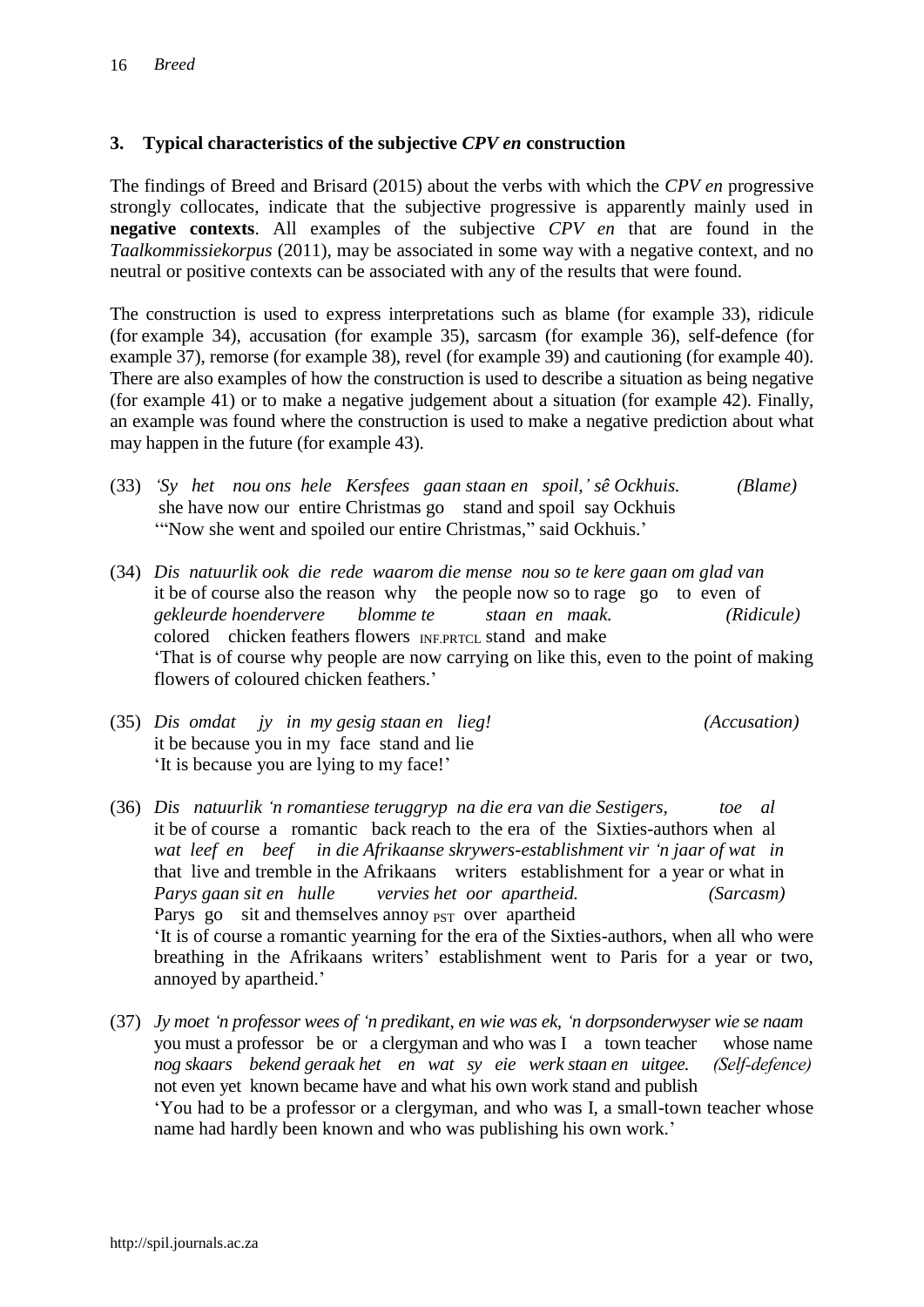- (38) *Maar die feit bly staan, as ek nie gaan staan en dodelik verlief raak het op 'n*  but the fact still stand if I  $_{NEG}$  go stand and deadly in love become have on a *kind nie, sou ek en jy seker nou getroud gewees het. (Remorse)*  child  $_{NEG}$  would me and you probably now married been have 'But the fact remains, if I did not fall madly in love with a child, you and I would probably have been married now.'
- (39) *Nie alvorens hy homself met die skedel staan en vermaak het nie. (Revel)*   $N_{\text{EG}}$  before he himself with the skull stand and entertain have  $N_{\text{EG}}$ 'Not before he amused himself with the skull.'
- (40) *Dis tyd dat jy weer vrou vat, maar asseblief, ek vra jou mooi, moenie gaan staan* it be time that you again wife take but please I ask you nicely don't go stand *en verlief raak op 'n moordenares nie. (Cautioning)* and in love become on a murderess NEG 'It is time that you take a wife again, but please, I beseech you, do not fall in love with a murderer.'
- (41) *Natuurlik ook my maat hier, maar ek wil nou nie vir Pa en Ma gaan staan en* of course also my friend here but I want now NEG for Dad and Mom go stand and *omkrap met name nie. (Negative description)*  upset with names  $_{\text{NEG}}$ 'Of course also my friend here, but I do want to go and upset Dad and Mom with names now.'
- (42) *'Daar is massas woedende mense van die gemeenskap wat kom staan en* there be masses furious people of the community who come stand and *vinger swaai,' sê hy. (Negative judgment)* fingers shake say he '"There are masses of furious people of the community who come and shake their fingers," he says.'
- (43) *Wel, dis nou natuurlik te sê as Kitte, 'n geswore oujongkêrel, nie gaan*  well it is now of course  $_{\text{INF.PRTCL}}$  say if Kitte a sworn bachelor  $_{\text{NEG}}$  go *staan en koue voete kry nie. (Negative prediction)* stand and cold feet get NEG 'Well, that is of course if Kitte, a sworn bachelor, does not get cold feet.'

However, even though the *CPV en* progressive is the preferred Afrikaans progressive for subjective or modal uses, it does not seem to appear frequently in a corpus of standard written Afrikaans. In the *Taalkommissiekorpus* (2011), only 63 examples of subjective or modal *CPV en* uses were identified. Furthermore, all of these examples are from texts that are characterised by a 'natural narrative style', such as dialogue in prose texts, letters or blogs. In 28 of the examples, the postural verbs are found in quotes (i.e. sentences which are presented in direct speech) or texts citing the dialogue of characters in a story (for example 44). Three examples were also found where the construction occurs in dialogue of the prose characters quoted in indirect speech (for example 45). Twenty other examples come from prose texts where an internal focalisor is applied to 'narrate' the story events to the reader from his or her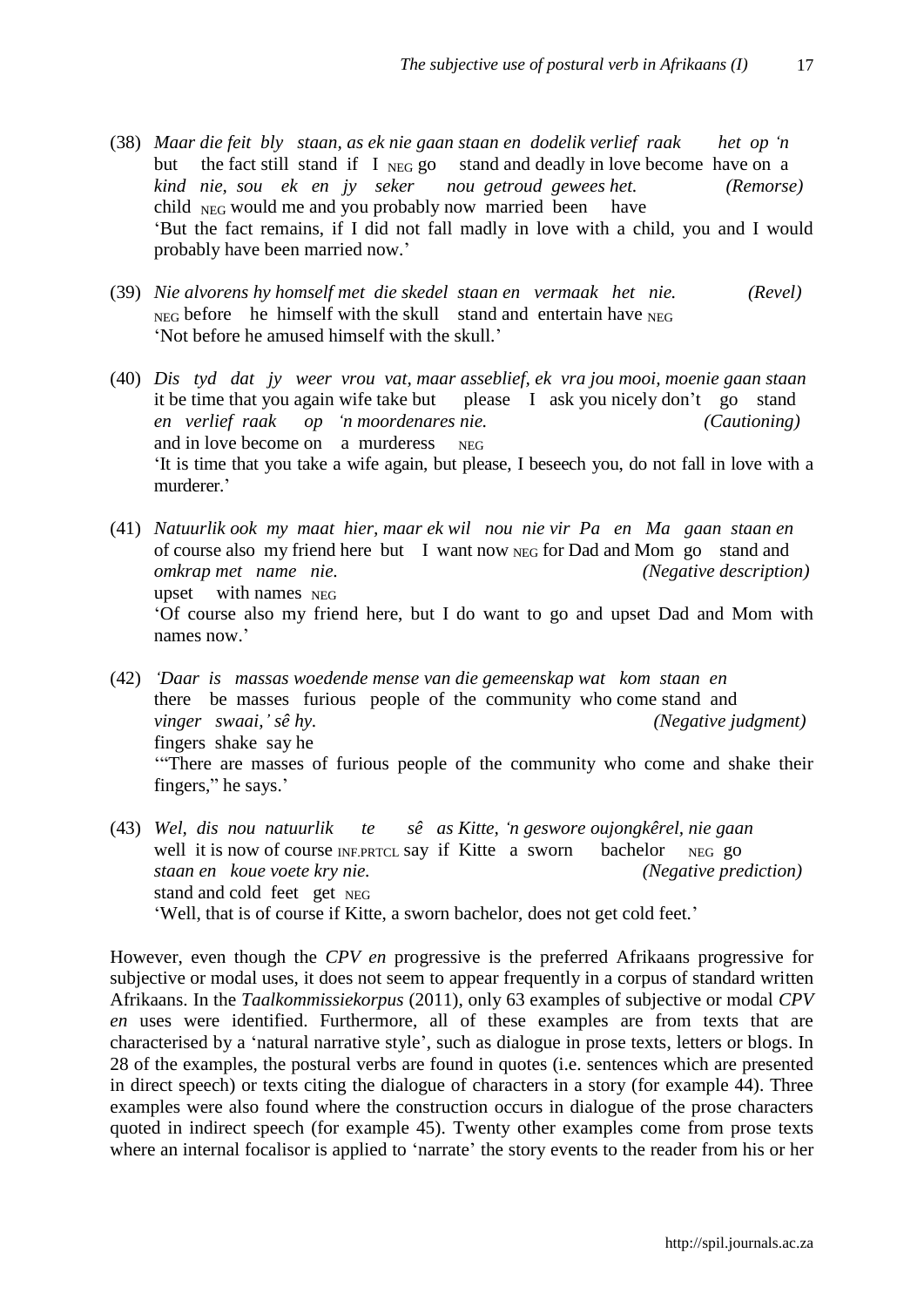(the narrator's) perspective, for example in sentence (46). The remaining examples come from texts such as blogs or letters, where the author engages with the reader in a 'conversation' in an informal narrative style (see for example 47).

- (44) *'Dat jy darem so 'n dom ding kon doen om jou weer aan Moira te gaan staan en* that you at least so a dumb thing could do to you again on Moira  $_{\text{INERTCL}}$  go stand and *verloof,' sê Tant Siena ongeveins toe hy die kombuis binnegaan. (Direct speech)* engage say Aunt Siena unfeigned when he the kitchen enter '"That you could do such a stupid thing as to go and get engaged to Moira again," said aunt Siena bluntly when he entered the kitchen.'
- (45) *Uitvoerende sjef ofte nie, hóm kry jy nie in 'n kantoor waar hy geregte*  executive chef or  $_{NEG}$  him get you-s<sub>G NEG</sub> in an office where he dishes *sit en prakseer nie. (Indirect speech)* sit and devise  $NEG$ 'Executive chef or not, you will not find him in an office devising recipes.'
- (46) *G'n wonder Jonty Jack bly daar bo in die berg nie; g'n wonder hy draai sy*  no wonder Jonty Jack stay there above in the mountain NEG no wonder he turn his *rug op dié suf gemeenskap wat ingeteel hier sit en die gewoontes bedryf waarmee*  back on this dull community what inbred here sit and the habits run with what *hulle al jare besig is asof niks ooit verander nie. (Internal focalisor)* they already years busy be as if nothing ever change  $_{\text{NEG}}$ 'No wonder Jonty Jack stays there high in the mountain; no wonder he turns his back to this thick-headed, inbred community who are continuing the habits here with which they have been busy all these years as if nothing ever changes.'
	-
- (47) *Moenie alleen in jou klein hoekie sit en swoeg nie. (Narrative style)* don't alone in your small corner sit and toil  $_{\text{NEG}}$ 'Don't sit toiling alone in your own little corner.'

Although some features of the CPV (for example that it mainly conveys negative meaning, and that it is typical of spoken or informal Afrikaans) can be identified in the few abovementioned corpus results, it is clear that a corpus investigation must be carried out in an appropriate corpus, such as a spoken Afrikaans corpus or a corpus of texts characterised by informal language. To this end, a corpus investigation of the subjective use of *CPV en* will be undertaken with an appropriate corpus in the next and related article, *The subjective use of postural verb in Afrikaans (II): a corpus analysis of CPV en in Zefrikaans*.

### **References**

Anderson, J. 1973. *An essay concerning aspect: some considerations*. The Hague: Mouton de Gruyter.

Biber, D., S. Johansson, G. Leech, S. Conrad and E. Finnegan. 1999. *The Longman Grammar of Spoken and Written English*. Harlow: Pearson.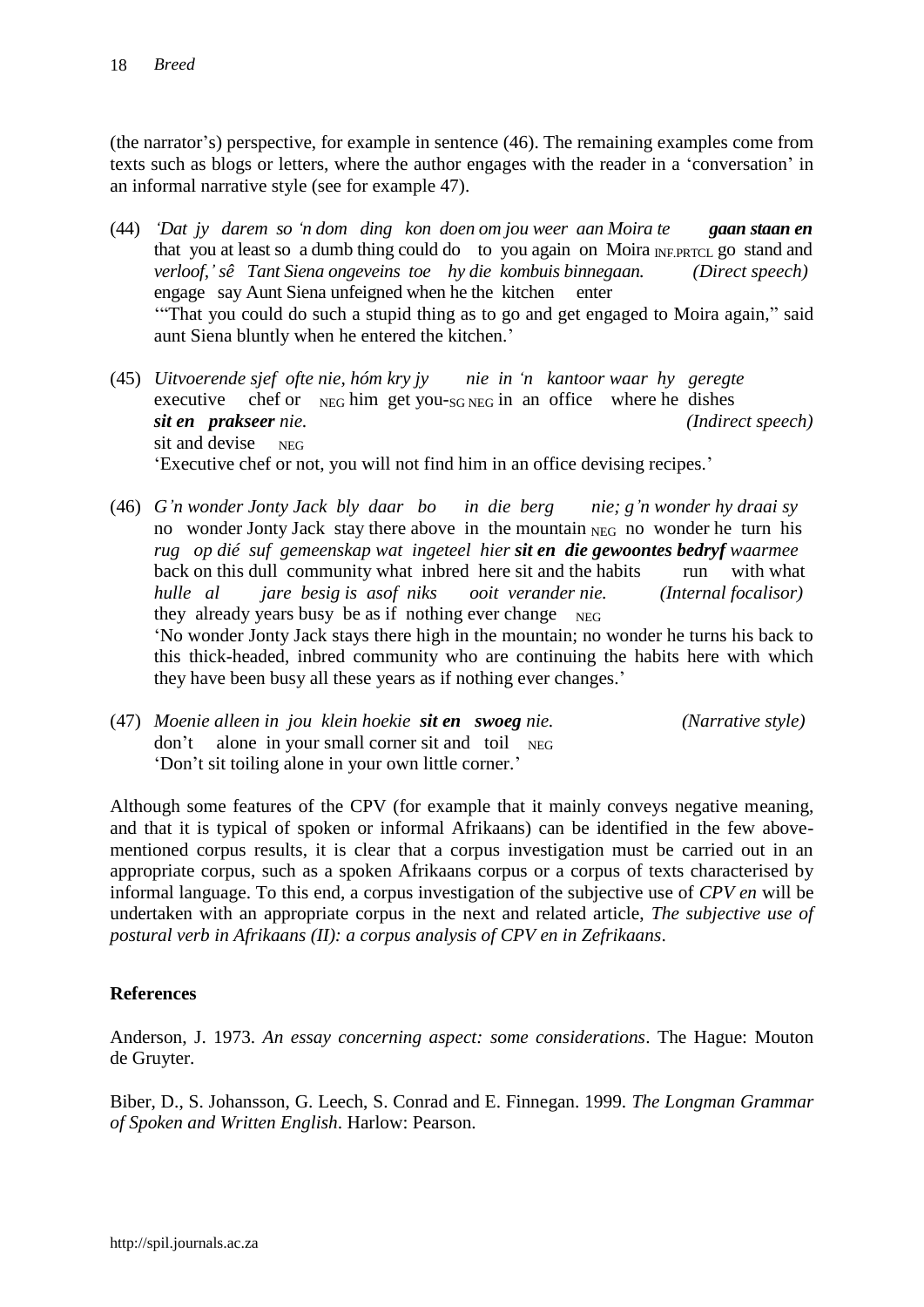Breed, C.A. 2012. Die grammatikalisering van aspek in Afrikaans: 'n semantiese studie van perifrastiese progressiewe konstruksies. Potchefstroom: NWU. [PhD dissertation]

Breed, C.A. and F. Brisard. 2015. Postulêre werkwoorde as progressiewe merkers in Afrikaans en Nederlands. *Internationale Neerlandistiek* 53(1): 3–28.

Breed, C.A., F. Brisard and B. Verhoeven. To appear. Periphrastic progressive constructions in Afrikaans and Dutch: A contrastive analysis. *Journal of Germanic Linguistics* [in press]

Breed, C.A. and G.B. van Huyssteen. 2014. *Aan die* en *besig* in Afrikaanse progressiwiteitskonstruksies: die ontstaan en ontwikkeling (1). *Tydskrif vir Geesteswetenskappe* 54(4): 1–18

Breed, C.A. and G.B. van Huyssteen. 2015. *Aan die* en *besig* in Afrikaanse progressiwiteitskonstruksies: 'n korpusondersoek (2). *Tydskrif vir Geesteswetenskappe* 55(2):1-18.

Bybee, J.L., R.D. Perkins and W. Pagliuca. 1994. *The evolution of grammar: tense, aspect and modality in the languages of the world.* Chicago: University of Chicago Press.

Comrie, B. 1976. *Aspect: an introduction to the study of verbal aspect and related problems*. Cambridge: Cambridge University Press.

De Wit, A. and F. Brisard. 2014. A Cognitive Grammar account of the semantics of the English present progressive. *Journal of Linguistics* 50(1): 49–90.

De Wit, A., A. Patard and F. Brisard. 2013. A contrastive analysis of the present progressive in French and English. *Studies in Language* 37(4): 846–879.

Fitzmaurice, S. 2004. The meanings and uses of the progressive construction in an early eighteenth-century English network. In A. Curzan and K. Emmons (Eds.) *Studies in the History of English II: Unfolding Conversations.* Berlin/New York: Mouton de Gruyter. pp. 131–73.

Geleyn, T. and T. Colleman. 2014. De progressieve constructies bezig zijn en bezig wees: Een contrastief corpusondersoek Nederlands – Afrikaans. *Tydskrif vir Geesteswetenskappe* 54(1): 56–74.

Geleyn, T. 2010. De progressieve constructies bezig zijn en besig wees: Een contrastief corpusonderzoek Nederlands-Afrikaans. Ghent: Universiteit Gent [Bachelor Dissertation].

Hopper, Paul. 1991. On some principles of grammaticization. In E. Traugott and B. Heine (Eds.) *Approaches to Grammaticalization, Vol. I.* Amsterdam: John Benjamins. pp 17–36.

Huddleston, R. 2002. The verb. In R. Huddleston and G.K. Pullam (Eds.) *The Cambridge Grammar of the English Language*. Cambridge: Cambridge University Press. pp. 72–211.

Kranich, S. 2013. Functional layering and the English progressive. *Linguistics* 51(1): 1–32.

Kuteva, T.A. 1999. On 'sit'/'stand'/'lie' auxiliation. *Linguistics* 37(2): 191–213.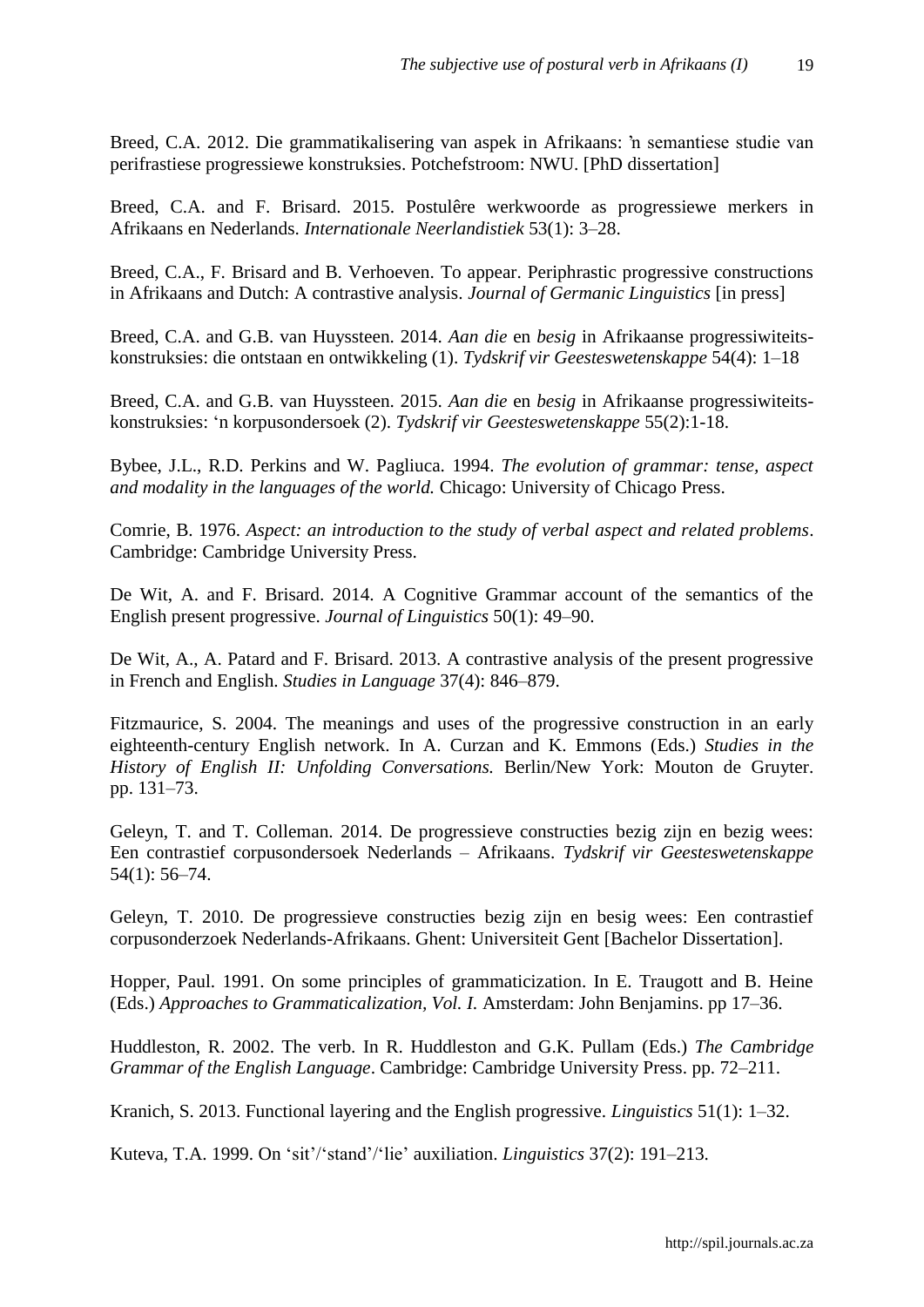Lemmens, M. 2005. Aspectual posture verb constructions in Dutch. *Journal of Germanic linguistics* 17(3): 183–217.

Lemmens, M. 2015. Zit je te denken of ben je aan het piekeren? Persistentie in het synchrone gebruik van de PREP- en POS-progressiefconstructies in het Nederlands. *Nederlandse Taalkunde* 20(1):5-36.

Ljung, M. 1980. *Reflections on the English Progressive.* Gothenburg: Acta Universitatis Gothoburgensis.

Núñez-Pertejo, P. 2004. The Progressive in the History of English. Munich: LINCOM.

Peirce, C.S. 1955. In J. Buchler (Ed.) *The Philosophical Writings of Peirce*. New York: Dover.

Quirk, R., S. Greenbaum, G. Leech and J. Svartik. 1972. *A Grammar of Contemporary English*. London: Longman.

Quirk, R., S. Greenbaum, G. Leech and J. Svartvik. 1985. *A Comprehensive Grammar of the English Language.* London: Longman.

Smith, C.S. 1997. *The parameter of aspect.* London: Kluwer Academic.

Stefanowitsch, A. and S.T. Gries. 2003. Collostructions: Investigating the interaction of words and constructions. *International Journal of Corpus Linguistics.* 8(2): 209–243.

Taalkommissie van die Suid-Afrikaanse Akademie vir Wetenskap en Kuns. 2011. *Taalkommissiekorpus 1.1.* Potchefstroom: CTexT [Corpus].

Traugott, E.C. 1978. On the expression of spatio-temporal relations. In J.H. Greenberg (Ed*.*) *Word structure*. Stanford: Stanford University Press. pp. 369–400.

Van Rooy, B. 2006. The extension of the progressive aspect in BSAfE. *World Englishes*  25(1): 37–64.

Williams, C. 2002. *Non-Progressive and Progressive Aspect in English.* Fassare: Schena Editore.